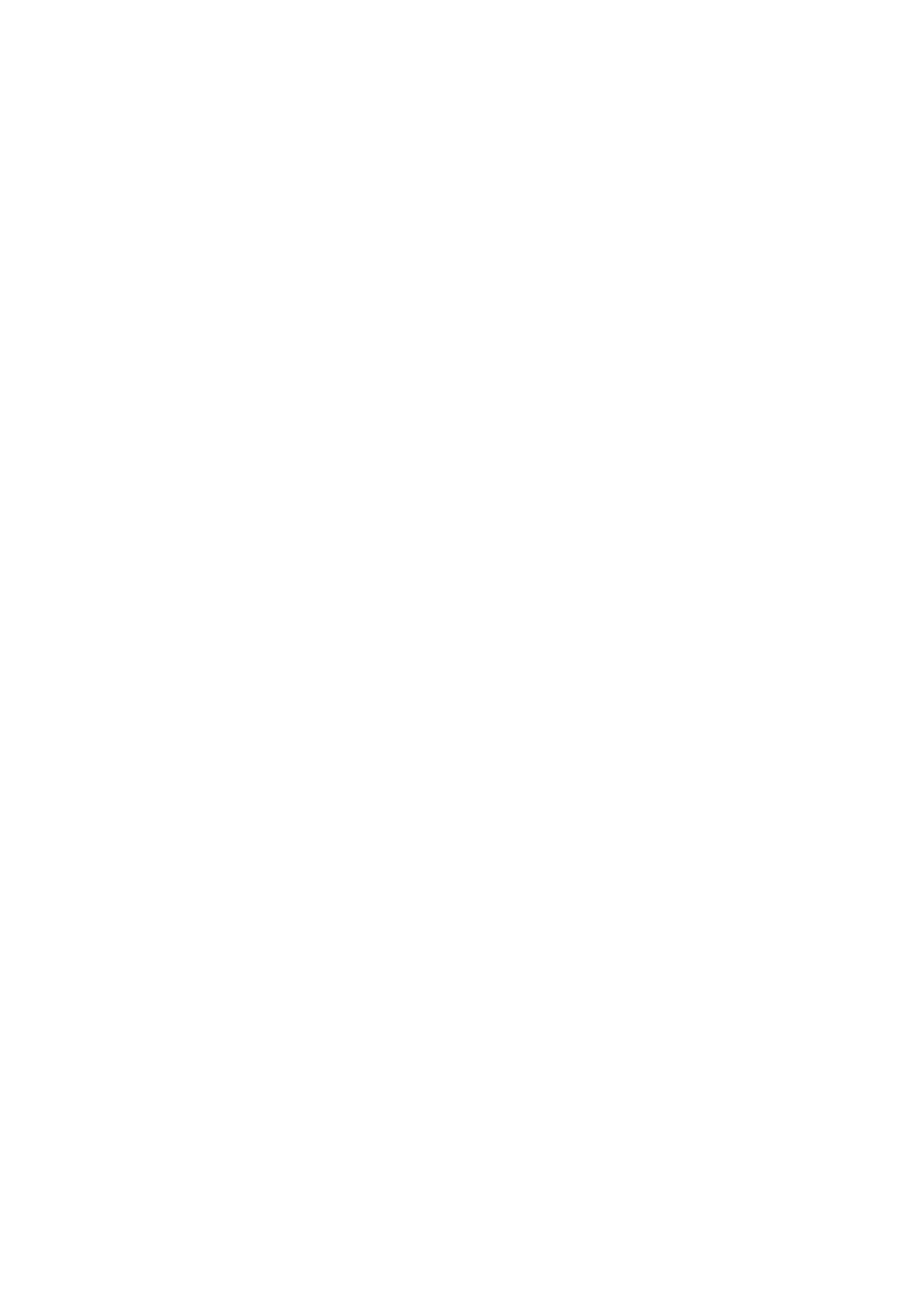### **EUROPEAN UNIVERSITY INSTITUTE DEPARTMENT OF ECONOMICS**

*The Structure of Multiple Credit Relationships: Evidence from US Firms* 

**LUIGI GUISO**

**and** 

**RAOUL MINETTI**

EUI Working Paper **ECO** 2007/46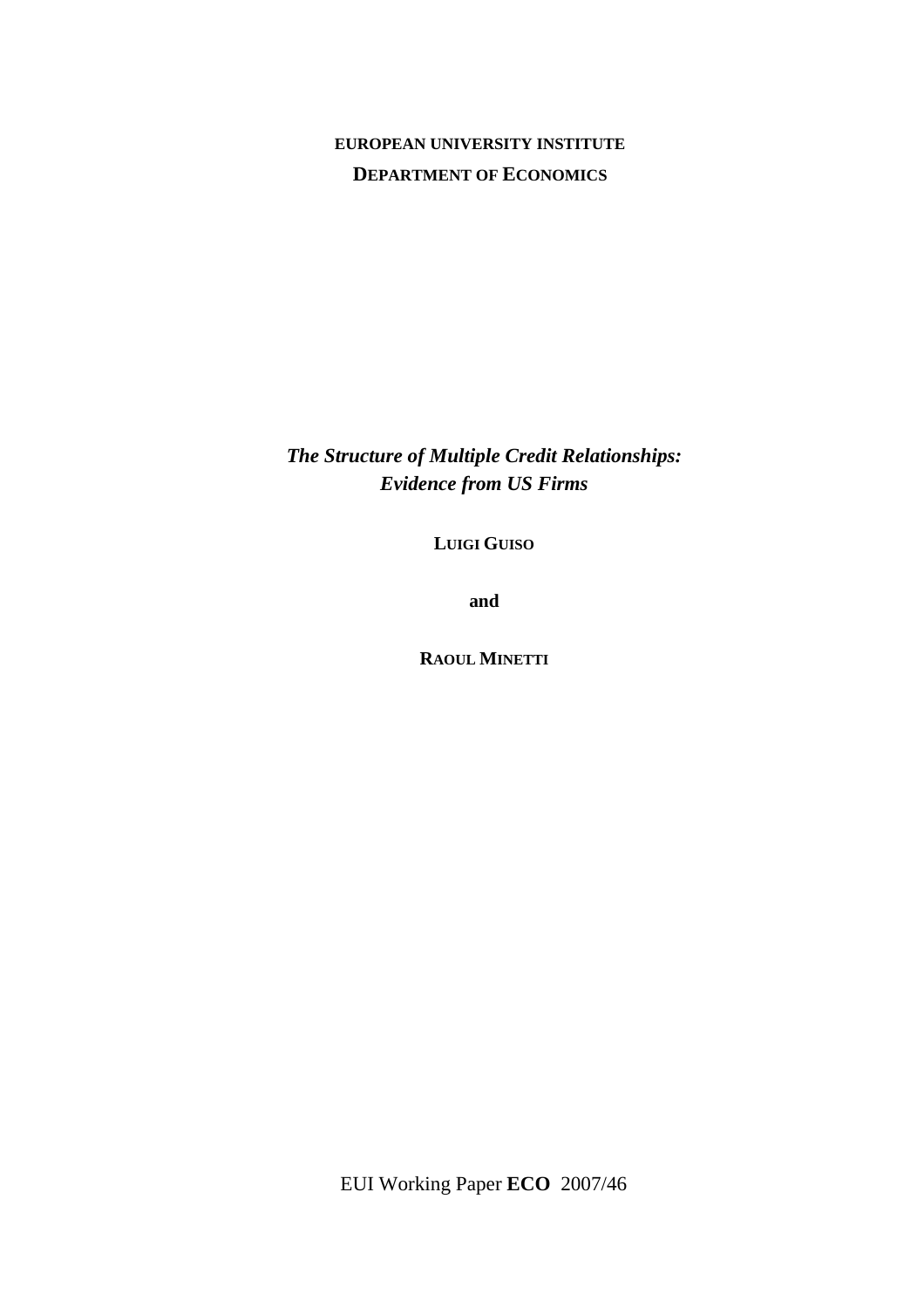This text may be downloaded for personal research purposes only. Any additional reproduction for other purposes, whether in hard copy or electronically, requires the consent of the author(s), editor(s). If cited or quoted, reference should be made to the full name of the author(s), editor(s), the title, the working paper or other series, the year, and the publisher.

The author(s)/editor(s) should inform the Economics Department of the EUI if the paper is to be published elsewhere, and should also assume responsibility for any consequent obligation(s).

ISSN 1725-6704

© 2007 Luigi Guiso and Raoul Minetti

Printed in Italy European University Institute Badia Fiesolana I – 50014 San Domenico di Fiesole (FI) Italy

> http://www.eui.eu/ http://cadmus.eui.eu/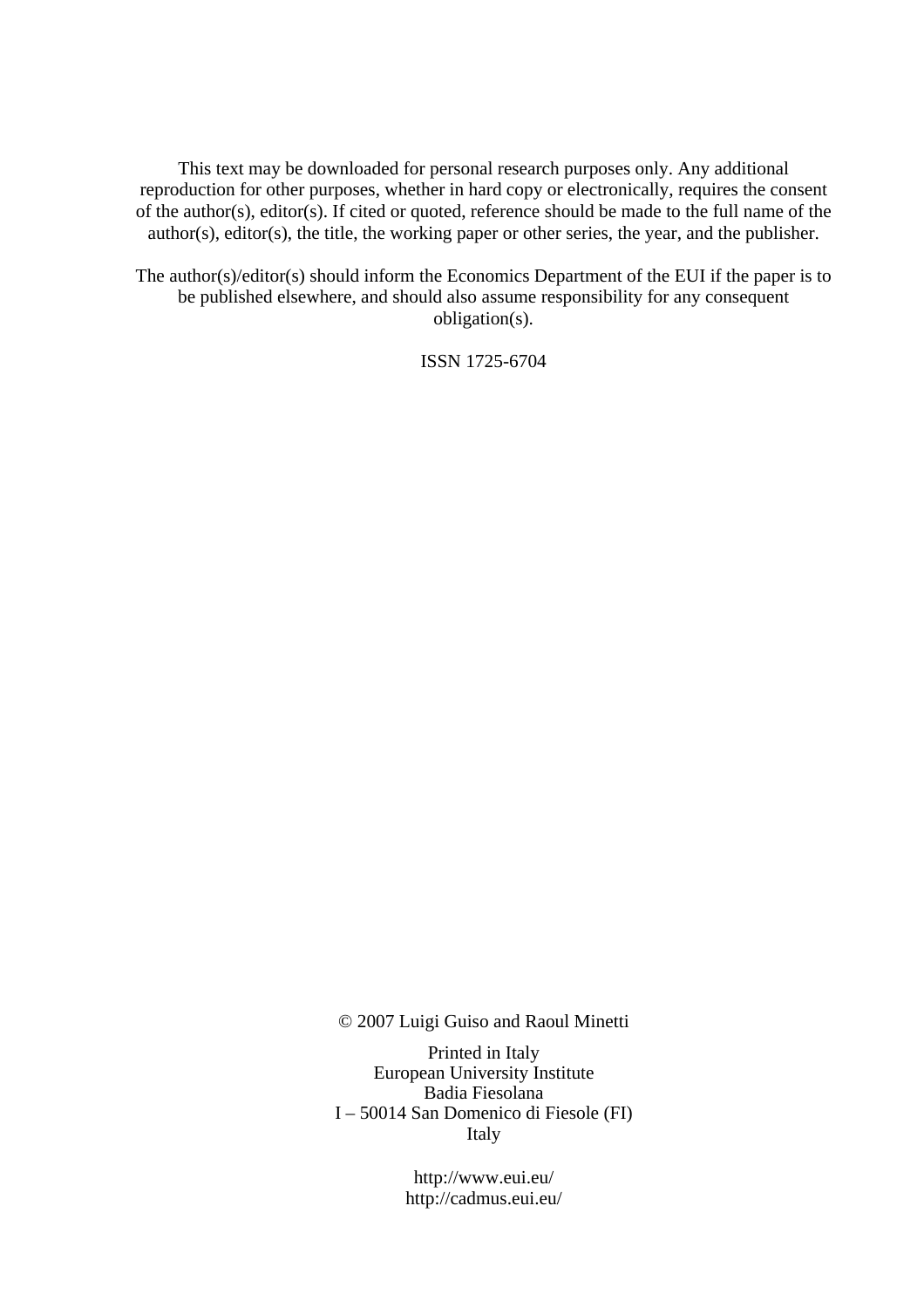## The Structure of Multiple Credit Relationships: Evidence from US Firms

Luigi Guiso European University Institute and CEPR Raoul Minetti Michigan State University

#### Abstract

When firms borrow from multiple concentrated creditors such as banks they appear to differentiate their allocation of borrowing. In this paper, we put forward hypotheses for this borrowing pattern based on incomplete contract theories and test them using a sample of small U.S. firms. We find that firms with more valuable, more redeployable, and more homogeneous assets differentiate borrowing more sharply across their concentrated creditors. We also find that borrowing differentiation is inversely related to restructuring costs and positively related to firms' informational transparency. This evidence supports the predictions of incomplete contract theories: the structure of credit relationships appears to be used as a device to discipline creditors and entrepreneurs, especially during corporate reorganizations.

JEL Classification: G21, G33, G34.

Keywords: Credit Relationships, Multiple Creditors, Borrowing Allocation.

<sup>\*</sup>Luigi Guiso thanks the EEC and MURST for financial support. Luigi Guiso (corresponding author): Ente "Luigi Einaudi", Via Due Macelli 73, 00187 Rome (Italy); phone: +39 06 47924858; email: guiso@tin.it . Raoul Minetti, Michigan State University, email: minetti@msu.edu .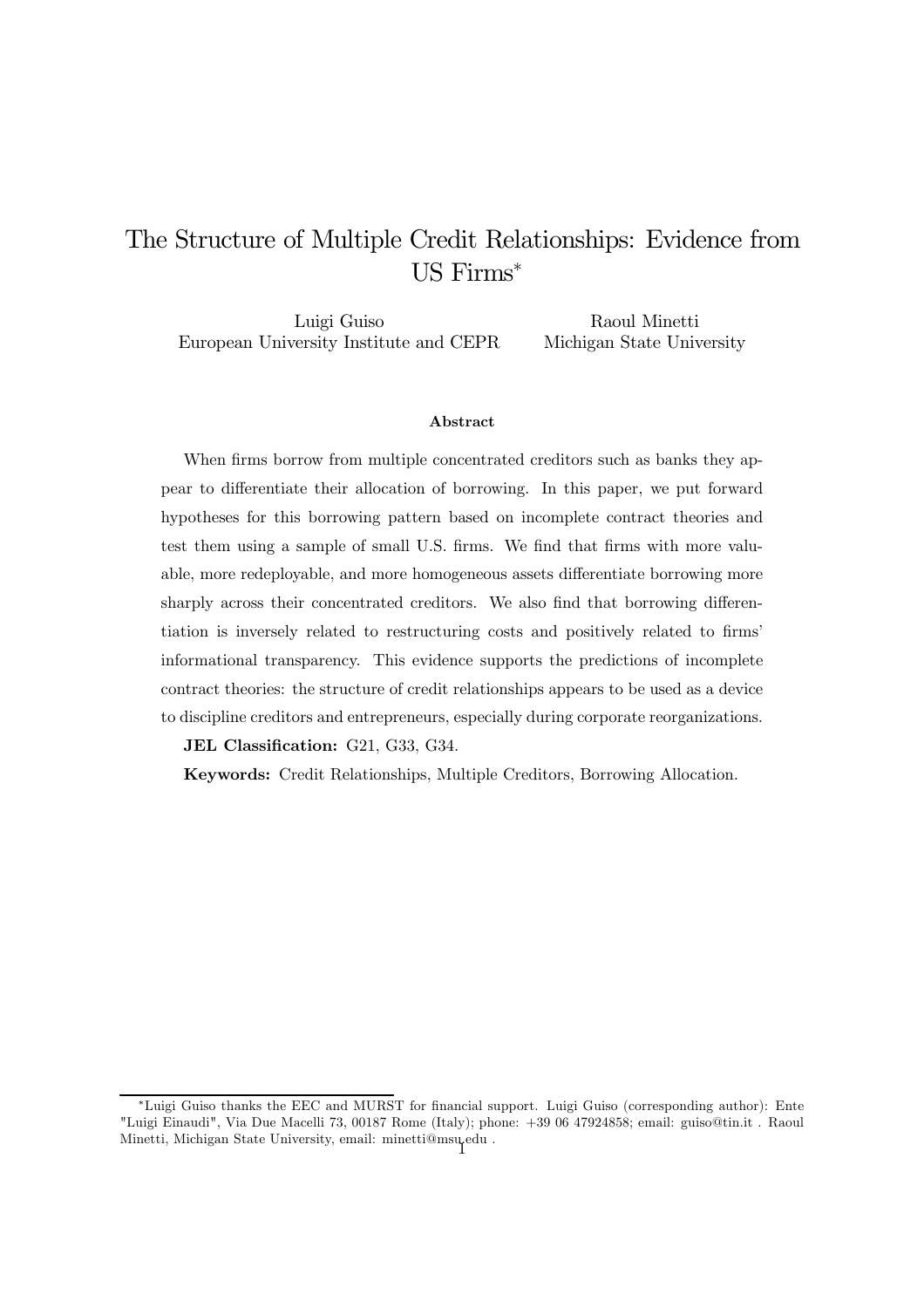#### 1 Introduction

When firms borrow from multiple concentrated lenders, such as banks, $<sup>1</sup>$  they appear to differ-</sup> entiate their allocation of borrowing in the sense that they do not obtain equal amounts from several lenders but rather they systematically borrow more from some of the lenders. In Table 1, we display the borrowing pattern of the U.S. firms in the National Survey of Small Business Finance conducted by the Board of Governors of the Federal Reserve System and the Small Business Administration (pooled 1993 and 1998 survey waves). The table shows that firms that borrow from multiple institutions substantially differentiate their borrowing shares. For example, among firms with two lenders, the first lender (the one granting the largest share of loans) provides on average 76.5 percent of total credit and, among firms with three lenders, the first provides on average 65.1 percent of total credit. These figures far exceed the 50 percent and 33 percent shares that would be observed if - given the number of lenders - borrowing was allocated evenly. Although we lack detailed figures, there is also evidence of differentiated borrowing in other countries. In Italy, for example, 97% of the manufacturing firms in the 2001 Mediocredito-Capitalia survey choose multiple, differentiated borrowing and, among firms that have four banks (the sample median number of banks), the first bank provides on average more than  $40\%$  of total credit. Differentiated borrowing is also widespread in countries with strong bank-firm relationships, like Germany and Japan (Aoki and Patrick, 1994; Edwards and Fisher, 1994).

Despite a growing interest in firms' debt structure, the literature has largely neglected this issue. As we better argue below, some studies have focussed on the optimal number of creditors, but they have treated creditors as symmetric. Other studies have focussed on the optimal contractual links between firms and their multiple concentrated creditors (see, e.g., Diamond, 1993). Little attention has been devoted to explaining why a firm allocates its borrowing differentially across multiple concentrated lenders, thereby letting them have a different role and influence over its business.

The objective of this paper is to address this issue. In the first part of the paper (Section 2), we put forward testable hypotheses on the structure of firms' credit relationships. These hypotheses are drawn from two sources. In part, they are drawn from the literature on the role of concentrated creditors during private reorganizations (e.g., Levmore, 1982; Picker, 1992; Penati and Zingales, 1997; Sheard, 1994) and especially from our companion theoretical analysis in Minetti (2004) and Guiso and Minetti (2004) (henceforth MGM). A central tenet of this literature is that during private reorganizations concentrated creditors can misbehave to appropriate resources and the structure of credit relationships can be used to mitigate this misbehavior. In <sup>2</sup>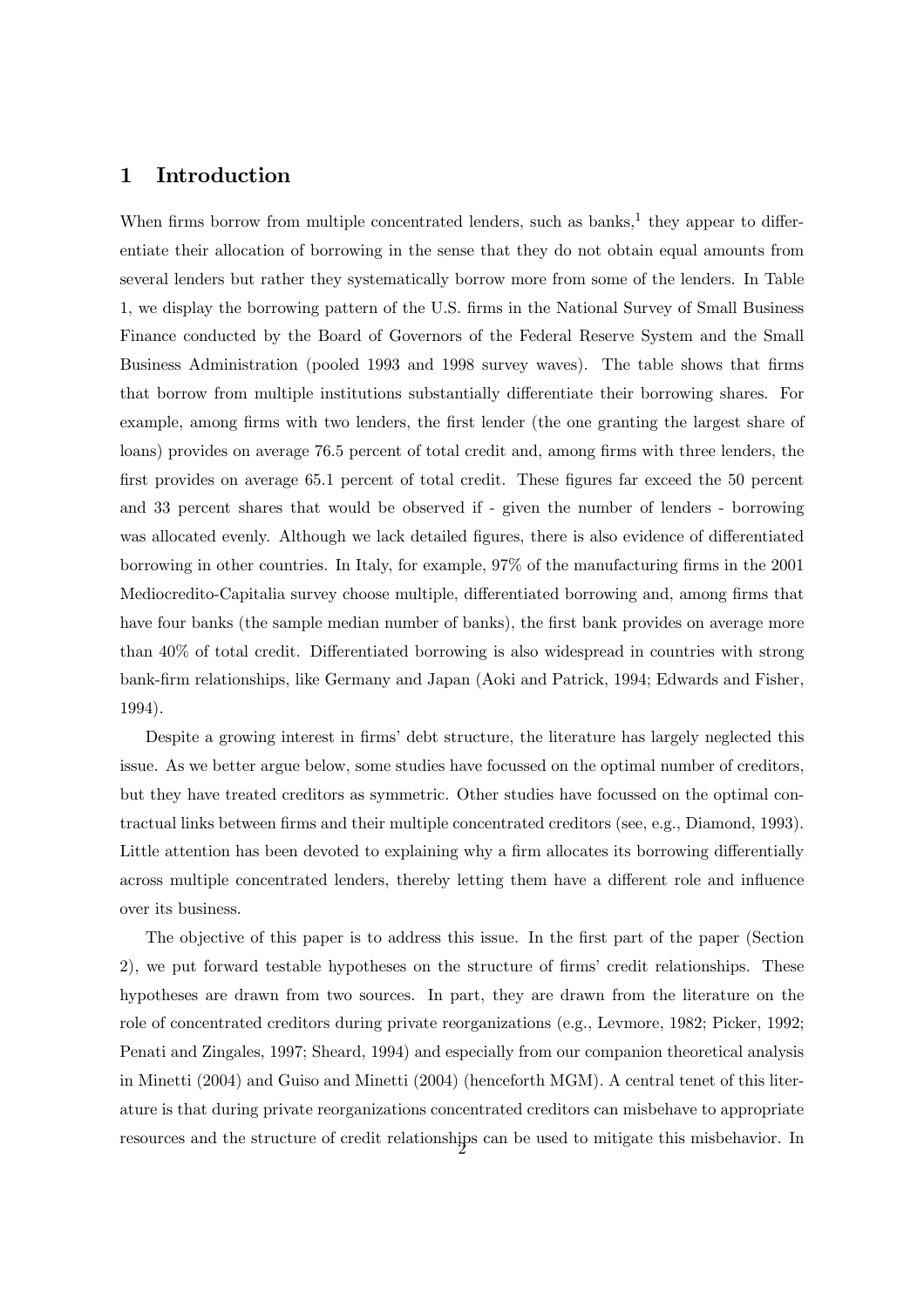part, our hypotheses are instead drawn from the literature on multiple borrowing.<sup>2</sup> For convenience, we use the implications from MGM as a "benchmark" and then relate to them the implications from the rest of the literature. The key feature in MGM is that the share of credit granted by a lender measures the informational tightness of the credit relationship: the larger the lender's share, the more precise the information the lender acquires on the firm relative to the other lenders. This feature is consistent with the implications of several theoretical studies (e.g., Holmstrom and Tirole,  $1997$ )<sup>3</sup> and with recent evidence in Elsas (2005), who finds that a bank is more likely to be the main bank of a firm when it holds a larger share in its financing. The analysis in MGM shows that, by differentiating its borrowing and hence the banks' information, a firm can discipline its banks during a private reorganization, preventing them from appropriating resources. However, differentiated borrowing is costly because it can induce the premature liquidation of good projects. This analysis generates implications for: (i) the firm's choice between borrowing from a single lender (undifferentiated borrowing) and multiple, differentiated borrowing; (ii) the firm's allocation of borrowing across its banks - the amount of differentiation - conditional on borrowing from multiple lenders. In the second part of the paper, we test these predictions and the alternative/complementary hypotheses obtained from the literature on multiple borrowing using the U.S. data in the National Survey of Small Business Finance.<sup>4</sup> We find that firms with more valuable, more redeployable and more homogeneous assets differentiate their borrowing more sharply. We also find some evidence that the degree of borrowing differentiation is inversely related to restructuring costs and positively related to firms' informational transparency. All in all, this evidence supports the idea that firms differentiate borrowing to mitigate banks' misbehavior during reorganizations. At the same time, it is consistent with incomplete contract theories of multiple borrowing.<sup>5</sup> In particular, the structure of credit relationships appears to be used to tighten creditors' refinancing policy and, hence, to discourage entrepreneurs' choice of inefficient projects (soft budget constraint); it also appears to be used to prevent concentrated creditors from extracting rents during project lifetime (hold-up).

This paper most closely relates to two strands of literature. The first strand investigates the role and (mis)behavior of banks and other concentrated creditors during firm reorganizations (see, e.g., Penati and Zingales, 1997, and the aforementioned studies). The paper brings to the data the implications of this strand of literature for the structure of multiple credit relationships, as formalized by MGM. The second strand of literature studies the determinants of multiple credit relationships.<sup>6</sup> In Section 2, we elaborate on the link with theoretical studies. As for the empirical studies, the existing papers generally assume that the creditors of a firm are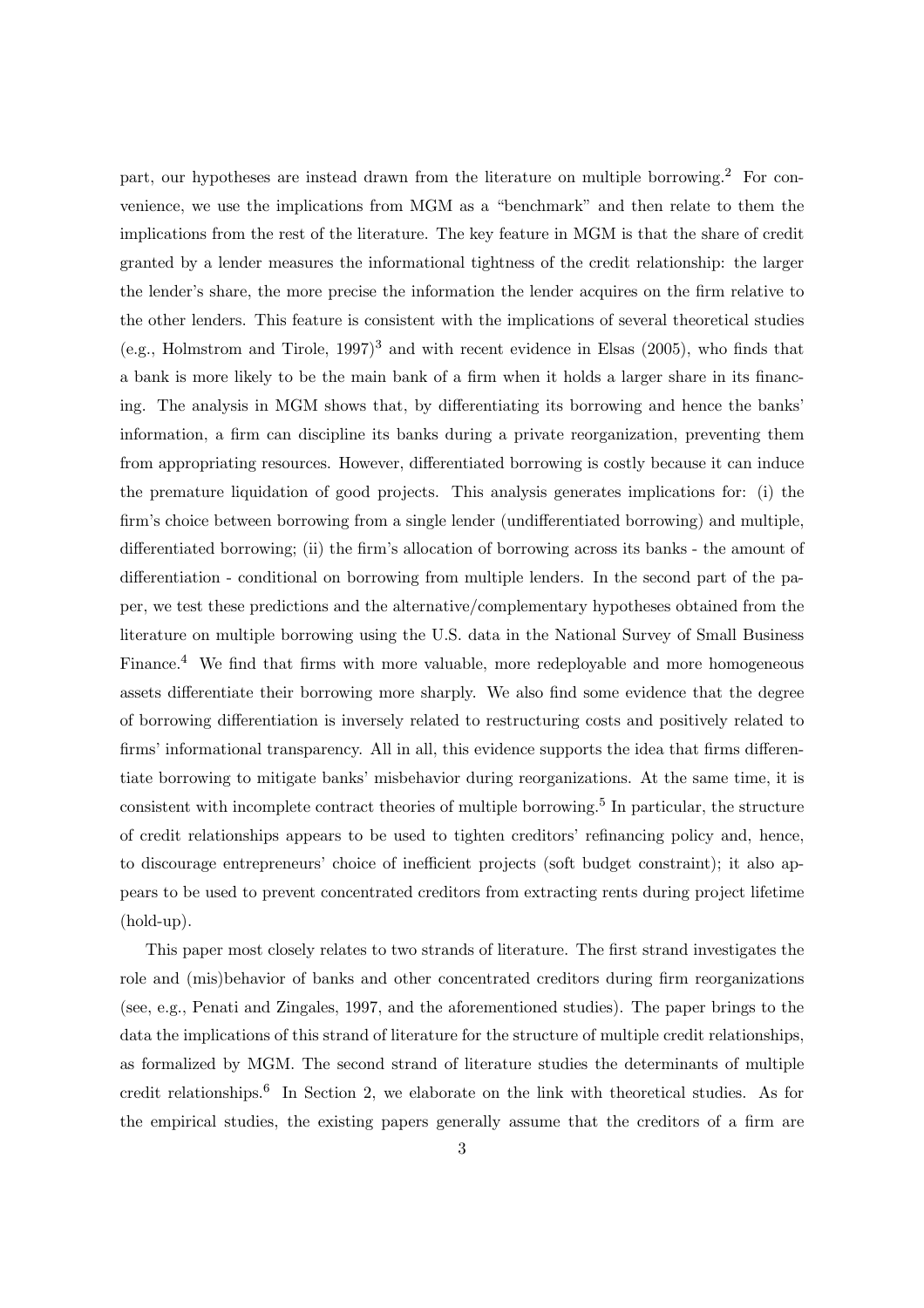symmetric and, hence, do not investigate the allocation of borrowing. For example, Ongena and Smith (2000) relate the number of bank relationships to firm and country characteristics using a dataset spanning twenty European countries while Benmelech, Garmaise and Moskowitz (2005) investigate the impact of asset redeployability on the number of creditors using a measure of the tightness of U.S. commercial zoning regulations to obtain variation in the degree of redoployability. Finally, the paper shares some features with the literature on syndicated loans (see, e.g., Sufi, 2005). Although it is insightful to carry out a comparison, because of the distinct nature of syndicated loans, this literature has a different objective and focus.

The remainder of the paper is structured as follows. In Section 2, we present the theoretical background of our analysis: we first explain our benchmark hypotheses on the structure of credit relationships (2.1) and then integrate them with the alternative/complementary hypotheses in the literature on multiple borrowing (2.2). In Section 3, we provide details on the data and the empirical methodology. In Section 4, we present the main empirical results. In Section 5, we perform robustness tests. Section 6 concludes.

### 2 Theoretical Background

#### 2.1 The Benchmark Hypotheses

Our companion theoretical analysis in MGM closely follows the literature on the (mis)behavior of concentrated creditors during private reorganizations (Levmore, 1982; Picker, 1992; Penati and Zingales, 1997; Sheard, 1994) and formalizes the implications of this literature for the structure of multiple credit relationships (allocation of borrowing). The analysis can be explained as follows. Consider a firm that can borrow from one or two banks and invest the borrowed funds in a project. The project can be of good or bad quality, with the quality being initially unknown. With some probability the project succeeds; alternatively, at an interim stage, the project enters distress and can be terminated or reorganized. If the entrepreneur and the banks sustain reorganization costs, with some probability the reorganization will succeed and the project will yield output; alternatively, the reorganization will fail and the assets will be redeployed outside the firm. The probability that the reorganization succeeds is higher for a good project than for a bad one.

The key variable in the analysis is the precision of a bank's information, which in turn is tied to its share of financing: the larger its share of financing, the more precise the information the bank obtains on the firm relative to the other bank. Information plays a dual role when the project enters distress. First, an informed bank can more readily recognize the assets that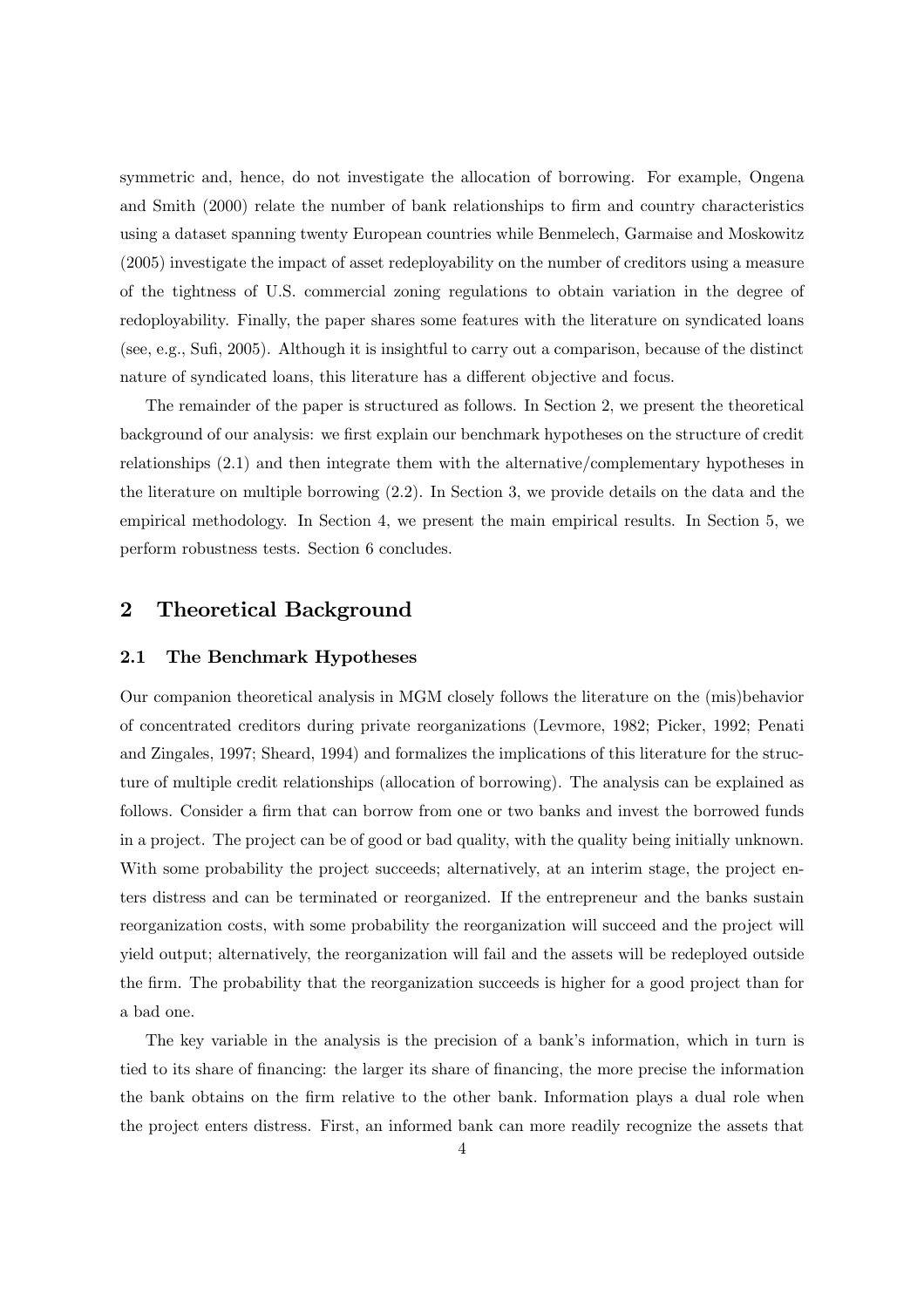are easily redeployable. Therefore, being better able to seize valuable assets, an informed bank has greater ability to appropriate resources during the reorganization. Second, at the interim stage an informed bank can more readily recognize whether the project is good and worth being restructured or bad and worth being terminated.

The firm chooses initially between two "borrowing regimes".<sup>7</sup> In a first regime ("nondifferentiated borrowing"), it borrows from one bank; in a second regime ("differentiated borrowing"), it borrows different amounts from the two banks. In the "differentiated borrowing" regime, the firm also chooses the allocation of borrowing. In particular, for what just said, under differentiated borrowing the two banks have different information and their informational gap is increasing in their financing gap.

In MGM, borrowing from one bank and borrowing exactly equal shares of financing from two banks generate the same incentives for the banks. However, even tiny fixed transaction costs for establishing a credit relationship break the indifference and render symmetric borrowing from two banks strictly dominated by borrowing from only one bank when undifferentiated borrowing is chosen. These transaction costs are a realistic feature of credit relationships and are frequently assumed in the literature. Consistent with this, in the sample used for the empirical analysis only a negligible number of firms borrowing from multiple lenders allocate their borrowing exactly evenly across lenders. Hence, we will normally treat borrowing from multiple sources and differentiated borrowing as interchangeable.

The model in MGM shows that, when the agents cannot commit to reorganization decisions and the asset allocation cannot be made contingent on the occurrence of distress, on the quality of the project or on the asset redeployability, the banks can make an inefficient reorganization decision. In fact, they can elect to keep a bad project going for the sole purpose of seizing assets during its reorganization.<sup>8</sup> Borrowing asymmetrically from the two banks, the firm prevents this misbehavior. In fact, the bank with the lowest share of financing expects that, because of its poor information, it will end up seizing assets with low redeployability and leaving highly redeployable assets to the most informed bank. Therefore, this bank has no incentive to continue a bad project. However, being poorly informed, this bank is also less able to recognize a good project. Therefore, differentiated borrowing can lead to the premature termination of a good project.<sup>9</sup>

#### 2.1.1 Empirical Implications

The analysis in MGM carries a number of empirical implications, which we summarize in Table 2 (see the seventh column for the allocation of borrowing and the second column for the choice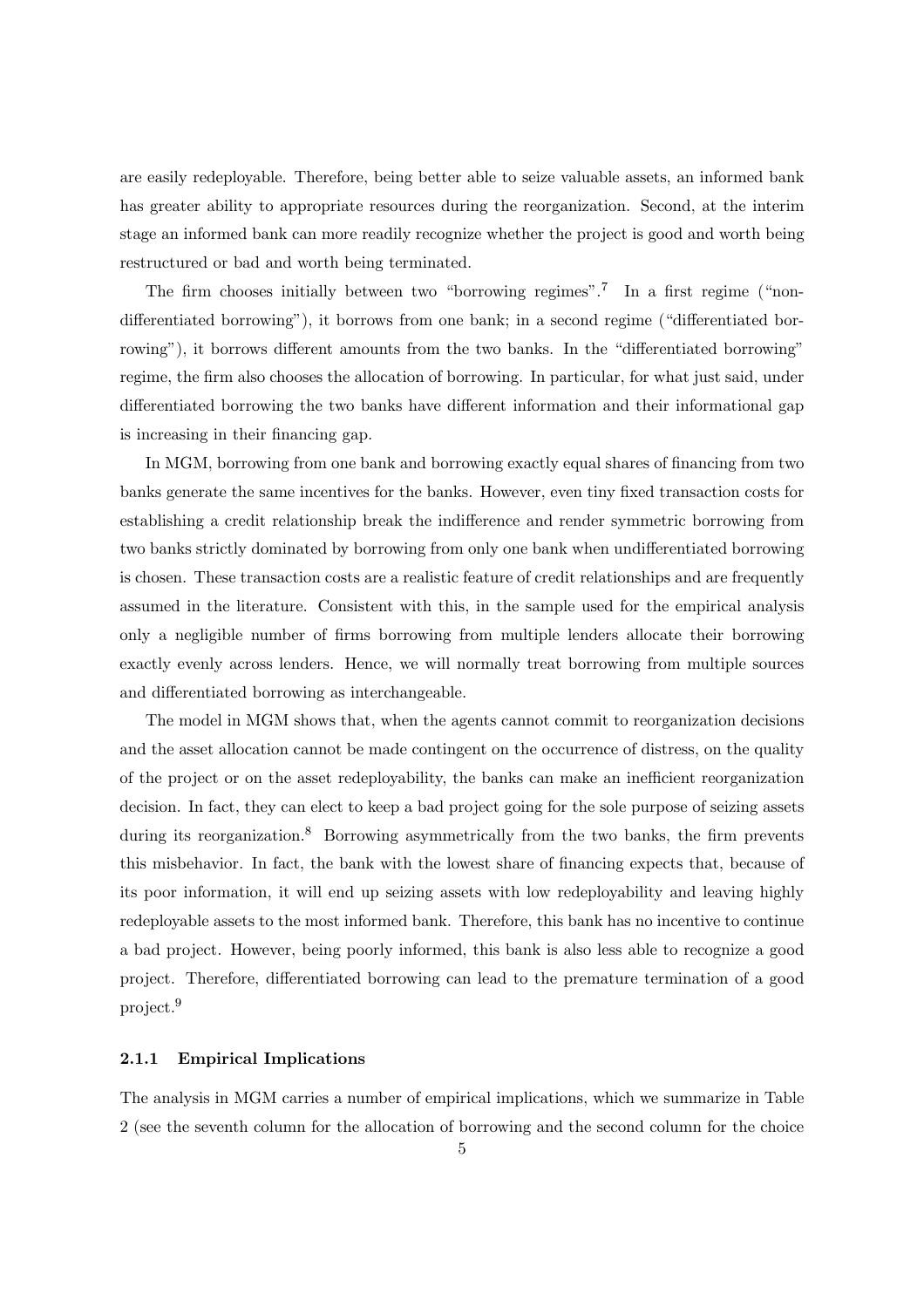between differentiated and non-differentiated borrowing).

Allocation of Borrowing. Given the decision of a firm to have differentiated borrowing, the degree of borrowing differentiation depends on the following characteristics of the firm.

Asset Value. The degree of differentiation is positively related to the value of the firm's assets. Intuitively, the greater the asset value, the greater the incentive of a bank to continue a bad project solely in order to seize assets. Therefore, the greater the value of seizable assets, the greater is the borrowing and informational differentiation necessary to induce the least informed bank to terminate a bad project.

Asset Redeployability. The degree of differentiation is positively related to the asset average redeployability. In fact, analogously to what observed for the asset value, the greater the asset average redeployability, the greater the incentive of a bank to continue a bad project to seize assets.

Asset Heterogeneity. The degree of differentiation is inversely related to the asset heterogeneity (in redeployability). In fact, when the assets are highly heterogeneous, the bank with the lowest share of financing and information expects that it will claim assets with very low redeployability. Therefore, this bank has the incentive to terminate a bad project even if it has a small informational disadvantage relative to the other bank.

Restructuring Costs. The degree of differentiation is inversely related to banks' restructuring cost. In fact, a high restructuring cost entails a low incentive for a bank to continue a bad project to seize assets.

Informational Transparency. The degree of differentiation is inversely related to the firm's informational transparency. In fact, if information on the quality of the project is publicly available, a bank will be unable to disguise and continue a bad project to seize assets.

Differentiated versus Non-Differentiated Borrowing. When the borrowing differentiation necessary to deter the continuation of a bad project is large, the firm will face a too high risk of premature liquidation of a good project and will opt for non-differentiated borrowing (borrowing from one bank). This implies, for example, that the value and redeployability of the assets of the firm have a positive effect on the degree of borrowing differentiation conditional on choosing differentiated borrowing, but a negative effect on the probability that the firm chooses differentiated borrowing -see Section 3.1 for more details. The analysis also predicts that the choice between differentiated and non-differentiated borrowing depends on the quality of the firm, though its effect can be either negative or positive. Intuitively, on the one hand when the project is of good quality with high probability the cost of a premature termination of good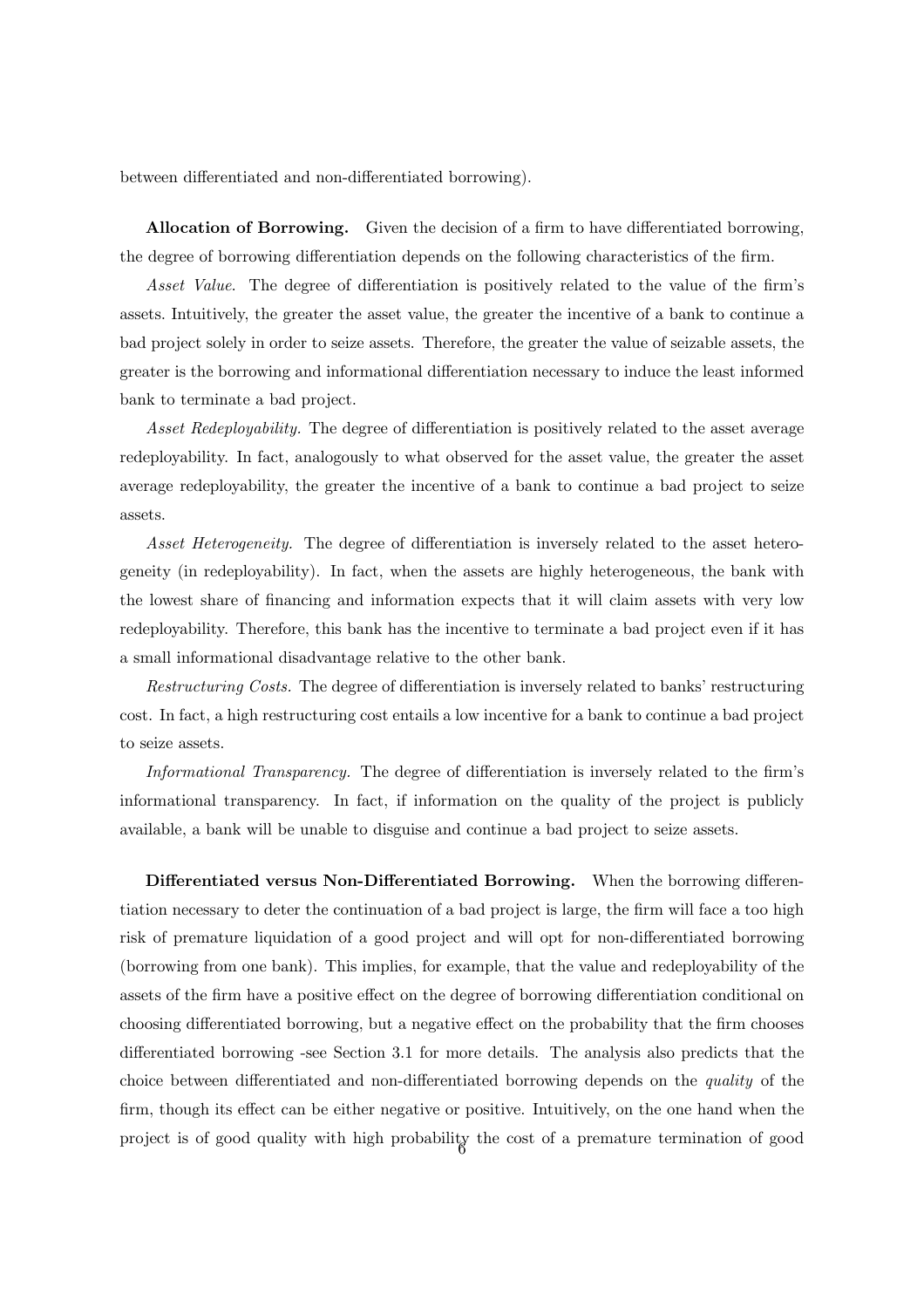projects associated with differentiated borrowing will be severe. This tends to generate a negative relationship between the firm quality and the probability of differentiated borrowing as a good firm fears premature liquidation. On the other hand, when the project is of good quality with high probability the banks will likely have assets to seize if a project is reorganized. This fosters banks' incentive to continue a bad project and renders differentiated borrowing more necessary, generating a positive relationship between the firm's quality and the probability of differentiated borrowing. In addition, the model implies that the quality of the firm has no effect on the allocation of borrowing (the degree of differentiation); as we will see this provides a natural theoretically-based exclusion restriction that we exploit to identify the empirical model.

#### 2.2 Other Hypotheses

The predictions in MGM and in the literature on the (mis)behavior of concentrated creditors during reorganizations can be complemented and contrasted with those of the incomplete contract literature on multiple borrowing. The large majority of the theoretical studies reviewed below focus on the choice between single and multiple borrowing but are silent on the allocation of borrowing across multiple concentrated creditors.<sup>10</sup> Only recently two strands of literature (on the hold-up issue and on creditors' monitoring) have been extended to explain the allocation of borrowing. It is important to note that the analyses considered below have different ingredients. However, like MGM, they all share the broad view that, when contracts are incomplete, creditors and entrepreneurs can misbehave and the structure of credit relationships helps to mitigate this misbehavior.

#### Single versus Multiple Borrowing.

#### Soft Budget Constraint.

The soft budget constraint literature yields predictions on the choice between single and multiple borrowing. Bolton and Sharfstein (1996) show that multiple borrowing reduces the incentive of solvent entrepreneurs to default strategically. In fact, multiple borrowing increases the price that solvent entrepreneurs have to pay to repurchase the assets repossessed by their creditors after the strategic default. However, multiple borrowing also increases the cost of liquidity defaults by reducing the price that outside buyers are ready to pay for the assets of the firm. In a related vein, Dewatripont and Maskin (1995) find that borrowing from multiple creditors hardens creditors' budget constraint, deterring entrepreneurs from implementing longterm unprofitable projects.

Bolton and Sharfstein (1996) offer predictions on the effect on the choice between single and multiple borrowing of the quality and informational transparency of the firm and its asset value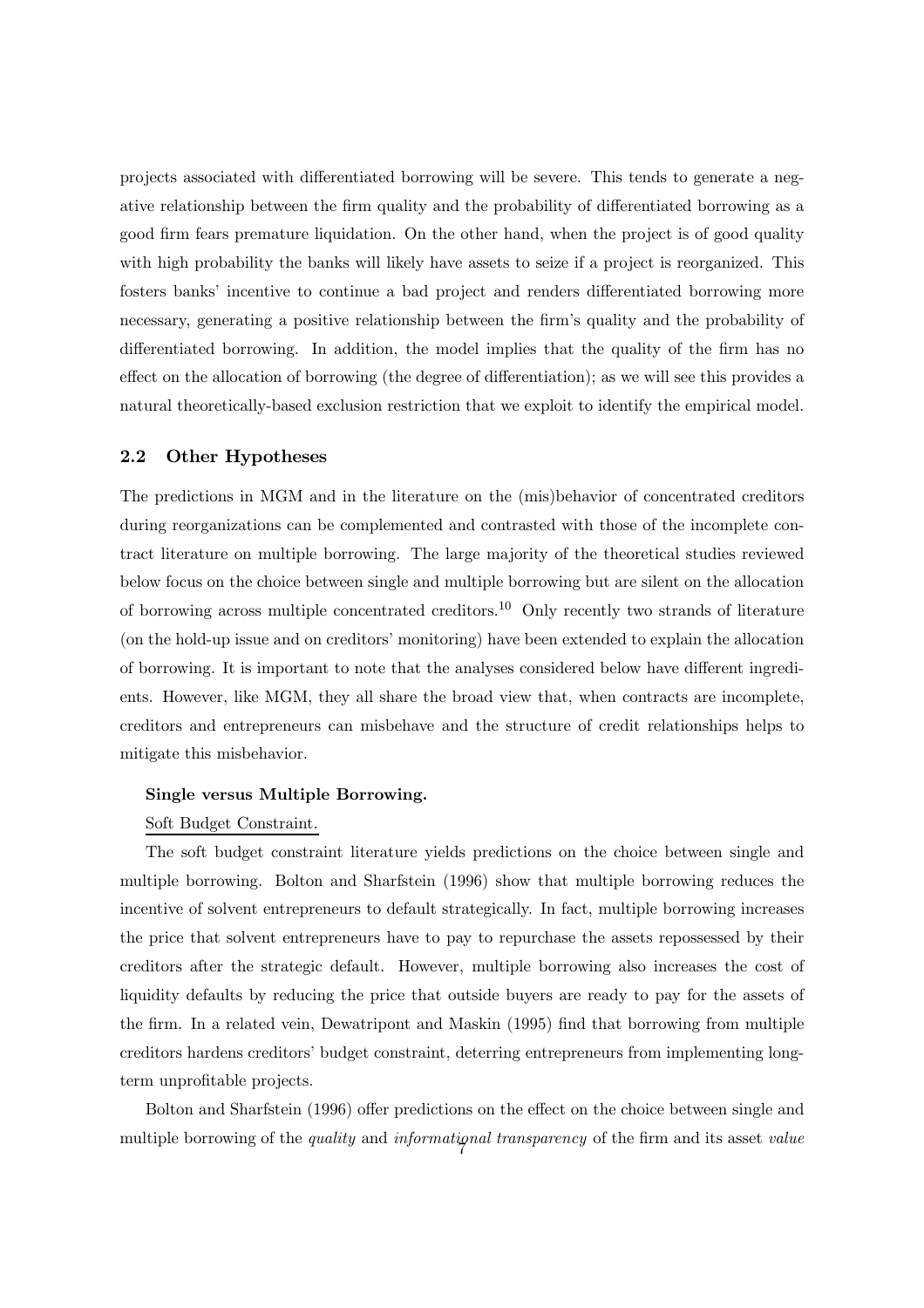and *redeployability* (see Table 2, third column). In particular, they predict that the asset value and redeployability negatively affect the probability of multiple borrowing: in fact, when the assets have high value and liquidity the drop in liquidation returns associated with multiple borrowing is sharp. They also predict that informational transparency negatively affects the probability of multiple borrowing while the quality of the firm positively affects it. Intuitively, for a high quality firm the cost of multiple borrowing is small because the firm is unlikely to experience a liquidity default.

#### Hold-Up.

In the hold-up literature (Rajan, 1992; Hubert and Schafer, 2002), a bank with more information than outside financiers can exploit its informational monopoly over the firm and force a renegotiation of the initial contract at an interim stage of the project. Precisely, the bank can threaten to withhold the refinancing of the project and extract rents, depressing the firm's investment effort ex ante. In Rajan  $(1992)$  and Hubert and Schafer  $(2002)$ , borrowing from two banks prevents the hold-up by inducing banks to compete in credit provision at the interim stage. These studies yield two predictions (summarized in Table 2, fourth column). First, the need for multiple borrowing is lower when the firm features higher *informational transparency* and is therefore less exposed to the informational monopoly of its banks. Second, the quality of the firm positively affects the probability of multiple borrowing. In fact, a high quality firm suffers from a severe rent extraction in case of hold-up (see also Elsas, 2005, for a discussion of this point).

#### Monitoring.

Carletti (2004) and Carletti, Cerasi and Daltung (2005) focus on banks' monitoring to explain the choice between single and multiple borrowing (see Table 2, fifth column). In Carletti (2004), banks' monitoring mitigates an entrepreneur's moral hazard by bringing down the private benefits that the entrepreneur derives from exerting low effort. However, monitoring is costly and erodes the private benefits that the entrepreneur can reap from her project. Carletti (2004) predicts that a firm chooses multiple borrowing when monitoring costs are high and its quality is high. In Carletti, Cerasi and Daltung (2005), a bank can default on its deposit contracts and this dilutes its incentive to monitor. By borrowing from multiple banks, a firm can foster banks' monitoring by inducing better loan portfolio diversification and lowering the probability of default on deposits. However, multiple borrowing depresses monitoring by inducing duplication of monitoring effort and free riding. Carletti, Cerasi and Daltung (2005) predict that a firm chooses multiple borrowing when monitoring costs are high, its quality is low and its *size* relative to the size of the banks is large.<sup>11</sup>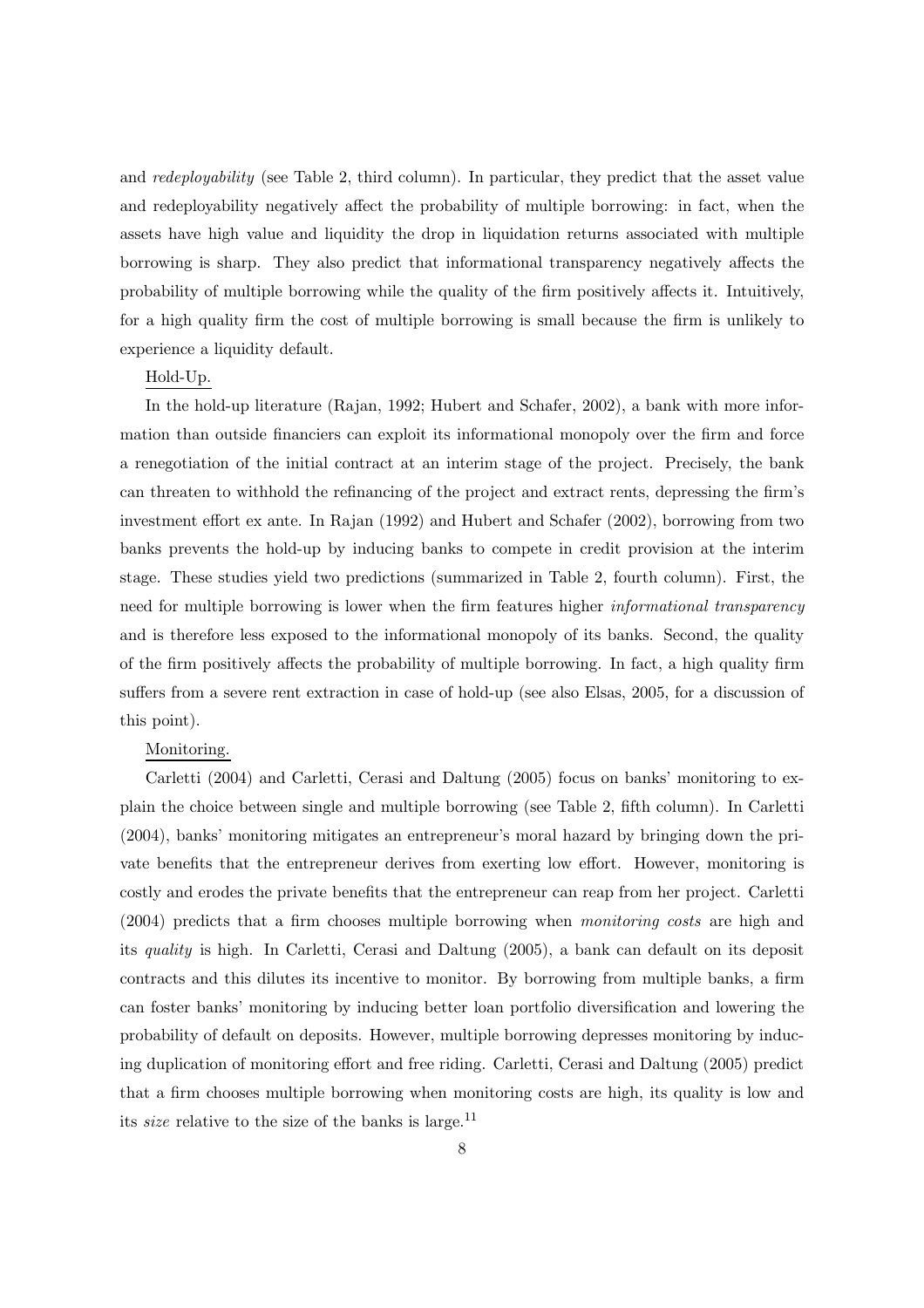#### Secrecy.

A fourth strand of literature focuses on the importance of secrecy for innovation (see Table 2, sixth column). In Von Rheinbanen and Ruckes (2004) and Yosha (1995), a bank can disclose to competitors information on the firm's innovations. Since this risk is higher when the firm borrows from multiple banks, Yosha (1995) predicts that innovative firms choose single borrowing. Von Rheinbanen and Ruckes (2004), instead, endogenize the closeness of credit relationships and find that the impact of innovativeness on the number of banks is ambiguous. Von Rheinbanen and Ruckes (2004) also find that high *quality* firms choose multiple borrowing more than low quality ones.<sup>12</sup>

#### Allocation of Borrowing.

#### Hold-Up.

Elsas, Heinemann, and Tyrell (2004) have recently extended the hold-up literature to explain the decision of a firm to borrow differentially from multiple banks. As in Rajan (1992) and Hubert and Schafer (2002), multiple borrowing reduces the risk of hold-up at an interim stage. However, since multiple small banks make complementary financing decisions and cannot renegotiate the terms of loan contracts, multiple borrowing increases the risk that the banks withdraw financing at an interim stage. The firm can alleviate this risk of "coordination failure" by borrowing predominantly from one bank. In fact, unlike many small banks, a large pivotal bank can "forgive debt" at the interim stage: thus, the larger the share of financing of this bank, the better the firm will be able to face the credit withdrawal of the small banks. However, the larger the share of financing of the pivotal bank, the larger its bargaining power and the rents it can extract. Elsas, Heinemann, and Tyrell (2004) predict that firms with high informational transparency concentrate their borrowing more. Moreover, as we better discuss in Section 4 when we present the empirical results, they predict an ambiguous relationship between the asset value and redeployability and the concentration of borrowing (see Table 2, eighth column).

#### Monitoring.

Sufi (2005) has recently revisited the literature on creditors' monitoring to rationalize an asymmetric borrowing structure in the context of syndicated loans. For syndicated loans one of the multiple banks has an intrinsic advantage in monitoring the firm: in fact, the lead arranger establishes a relationship with the firm and then turns to other banks to finance part of the loan. As proved by Holmstrom and Tirole (1997), in these scenarios the firm should concentrate its borrowing in the hands of the lead bank to foster its monitoring and thereby raise the total level of monitoring. The argument put forward by Holmstrom and Tirole (1997) implies that firms with low *informational transparency* should concentrate their borrowing more because they need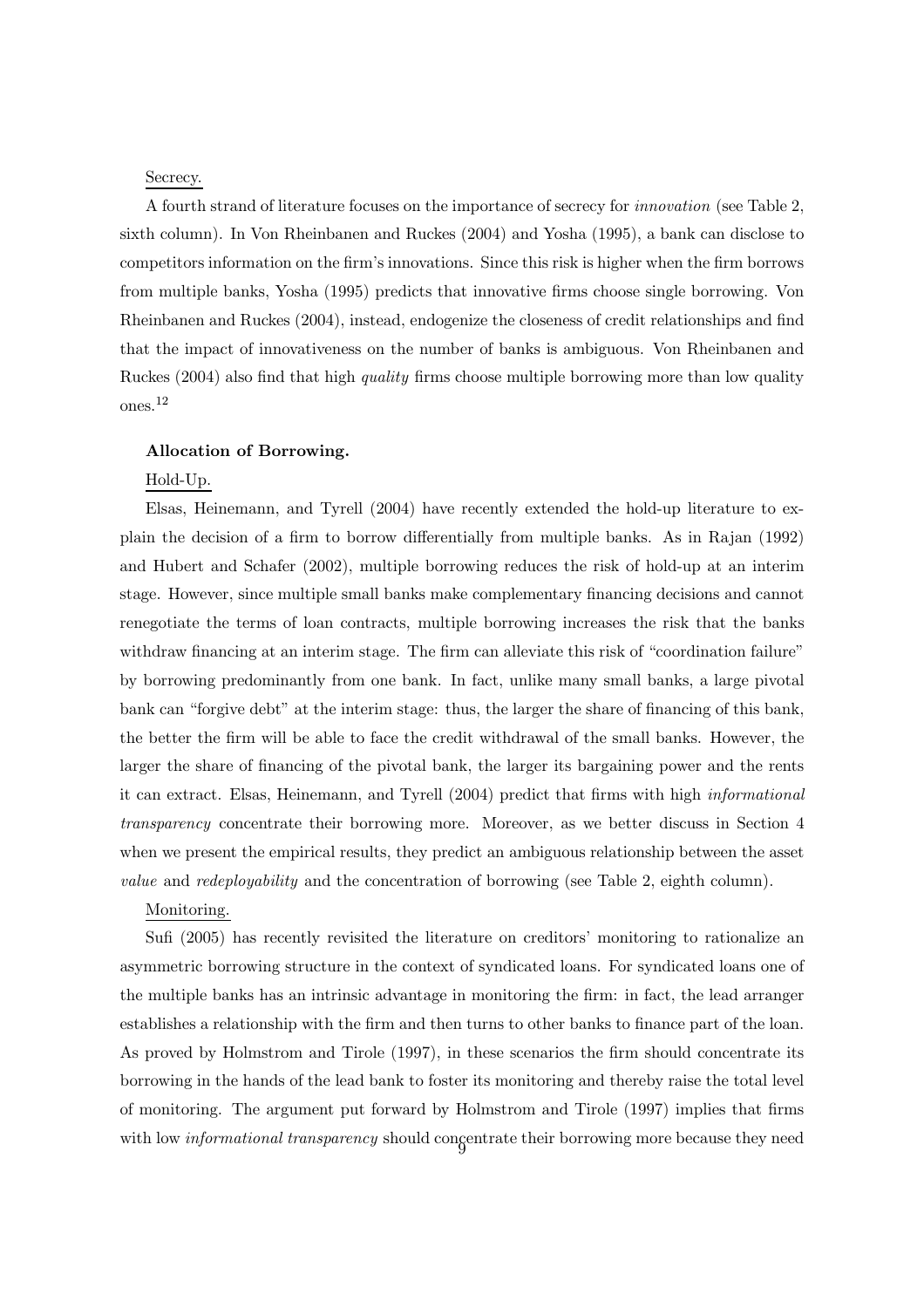more intense monitoring. Moreover, it implies that when *monitoring costs* are low firms need to concentrate their borrowing less to induce sufficient monitoring (see Table 2, ninth column, for these predictions). Note that, although Sufi's study refers to syndicated loans granted to large corporations, the logic applies as well to small businesses, which are more the object of our empirical analysis.

#### 3 Empirical Evidence

#### 3.1 Data Description and Estimation Strategy

In what follows, we test the benchmark predictions and the complementary hypotheses discussed in Section 2 on U.S. data. As a preliminary observation, note that, although some of the analyses in Section 2 place emphasis on firm reorganizations, they do not imply that an empirical study should be carried out on distressed firms. In fact, these analyses consider firms that evaluate in expectation costs and benefits of different debt structures in case of liquidation/reorganization.

Our main source of data is the National Survey of Small Business Finance (NSSBF), which is conducted by the Board of Governors of the Federal Reserve System and the Small Business Administration. We pool information from two survey waves, 1993 and 1998. The NSSBF is a stratified random sample of for-profit firms with fewer than 500 employees. The survey includes data on financial conditions, drawn from balance sheets and income statements, and detailed information about relationships with financial institutions. It also collects information on firm demographics. We complement the information from the NSSBF with data on bank employees and loans by census region from the Federal Deposit Insurance Corporation (FDIC), with data on R&D and sales by industry from the Survey of Industrial Research and Development conducted by the National Science Foundation/SRS, and with data from the Standard and Poor's Full-Coverage Compustat tapes.

The NSSBF survey gives data for 4,589 firms in 1993 and 3,431 in 1998, for a total of 8,020 firms.<sup>13</sup> Firms in the pooled sample have on average 29.9 employees. The small size of the firms in the survey appears suitable for our analysis. A crucial feature of most of the models illustrated in Section 2 is that financiers have heterogeneous information on the firm. This feature is realistic if the firm is informationally opaque, and informational opacity is supposed to be a characteristic of small firms because they are not monitored by rating agencies or by the financial press (Petersen and Rajan, 1994).<sup>14</sup> Of the firms in the sample, 2,773 declare they have no lending institutions, 2,694 have one and 2,553 have more than one. We will focus on the subsample of 5,247 firms with at least one lending institution. Table 1 summarizes the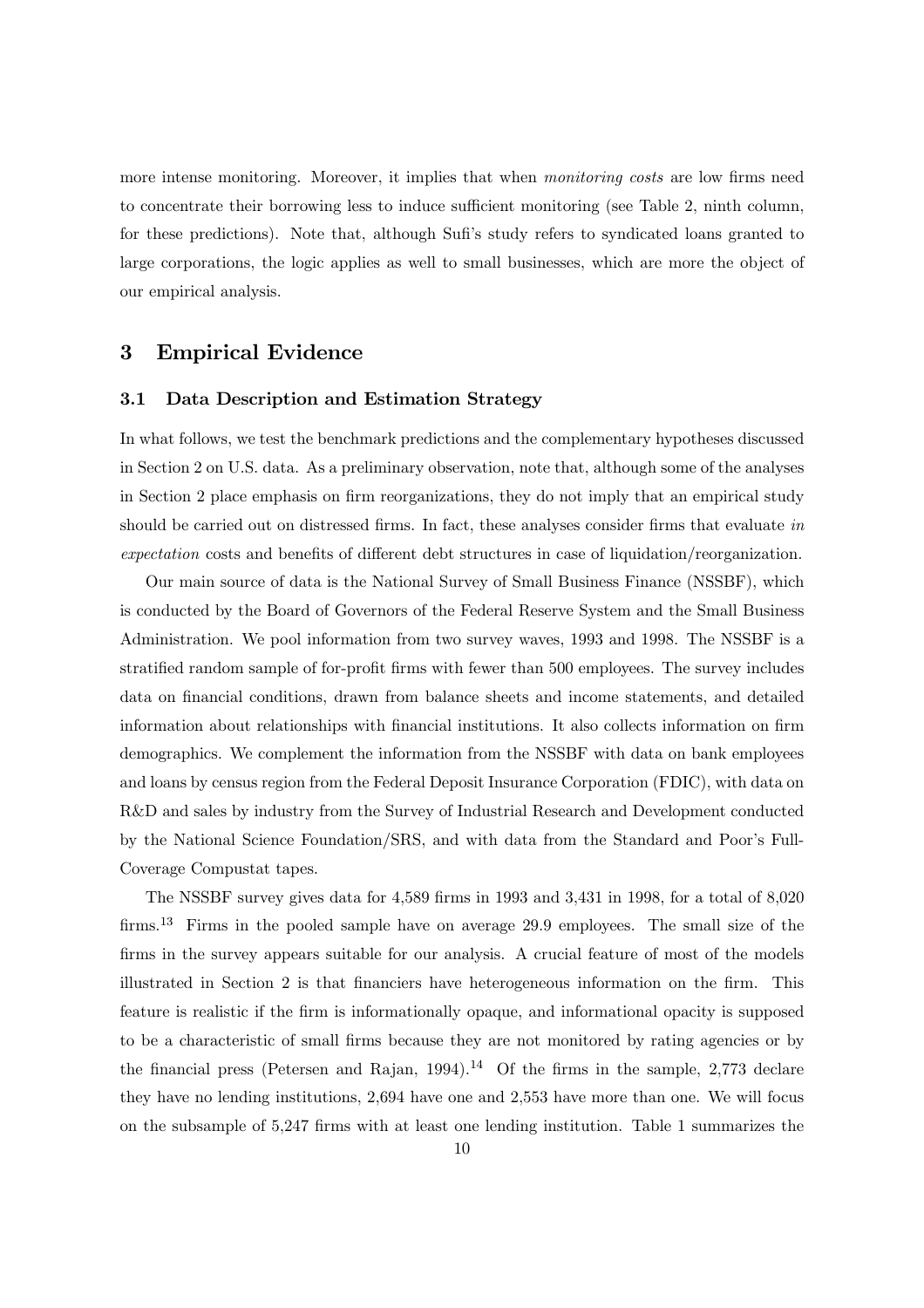structure of credit relationships, i.e. the number of creditors and the share of credit provided by each financial institution. The table suggests that firms that borrow from multiple institutions substantially differentiate their borrowing shares. The last three columns of Table 1 test formally the null hypothesis that the shares of borrowing are the same across financial institutions: as the values of the  $F$ -test show, this hypothesis is always rejected by the data.

The benchmark hypotheses in MGM can be formalized as follows. Let  $D$  be an indicator variable which takes on the value of one if the firm chooses differentiated borrowing and zero otherwise. Let also  $H$  denote the Herfindahl-Hirschman Index of the loans granted to the firm: the closer  $H$  is to 1, the more borrowing is differentiated across lenders. The solution in MGM can be expressed as follows:

$$
D = \left\{ \begin{array}{c} 1 \text{ if } \alpha_1 P + \alpha_2 A + \alpha_3 R + \alpha_4 S_R + \alpha_5 C + \alpha_6 T + v > 0 \\ 0 \text{ otherwise} \end{array} \right\} \tag{1}
$$

$$
H = \beta_1 A + \beta_2 R + \beta_3 S_R + \beta_4 C + \beta_5 T + u \quad \text{if } D = 1.
$$
 (2)

where  $P$  is the probability that the project is of good quality,  $A$  is the value of the assets of the firm, R the asset average redeployability,  $S_R$  the asset heterogeneity (in redeployability),  $C$  the banks' restructuring cost,  $T$  is an indicator of the firm's informational transparency and  $v$  and  $u$  are random errors. As we explained in Section 2.1, the analysis predicts a positive sign on  $\alpha_4, \alpha_5, \beta_1, \beta_2$ , a negative sign on  $\alpha_2, \alpha_3, \alpha_6, \beta_3, \beta_4, \beta_5$ , and an ambiguous sign on  $\alpha_1$ . Condition (1) determines whether the firm chooses differentiated borrowing or rather chooses non-differentiated borrowing and borrows from only one lender. Whether the firm has differentiated borrowing depends on all the variables that affect the degree of differentiation and hence on all the variables that affect  $H$ . Condition (2) determines instead the degree of borrowing differentiation conditional on having differentiated borrowing.

The form of the solution in  $(1)-(2)$  suggests a two-step estimator, in the first stage estimating a probability model for whether the firm has differentiated borrowing and in the second stage estimating the degree of borrowing differentiation conditional on having chosen differentiated borrowing while correcting for selection. To implement our test, we estimate a Heckman selection model. In the first stage, we estimate a probit for the probability of the firm having differentiated borrowing. In the second stage of the analysis, we estimate the degree of borrowing differentiation as a function of observables correcting for selection. As conditions  $(1)-(2)$  put in evidence, the models in MGM present a natural exclusion restriction, which enables identification. While all the variables that affect the degree of borrowing differentiation also affect the decision to borrow from differentiated sources, the probability  $P$  of the project being of good quality affects the decision to rely on differentiated borrowing, but not the degree of borrowing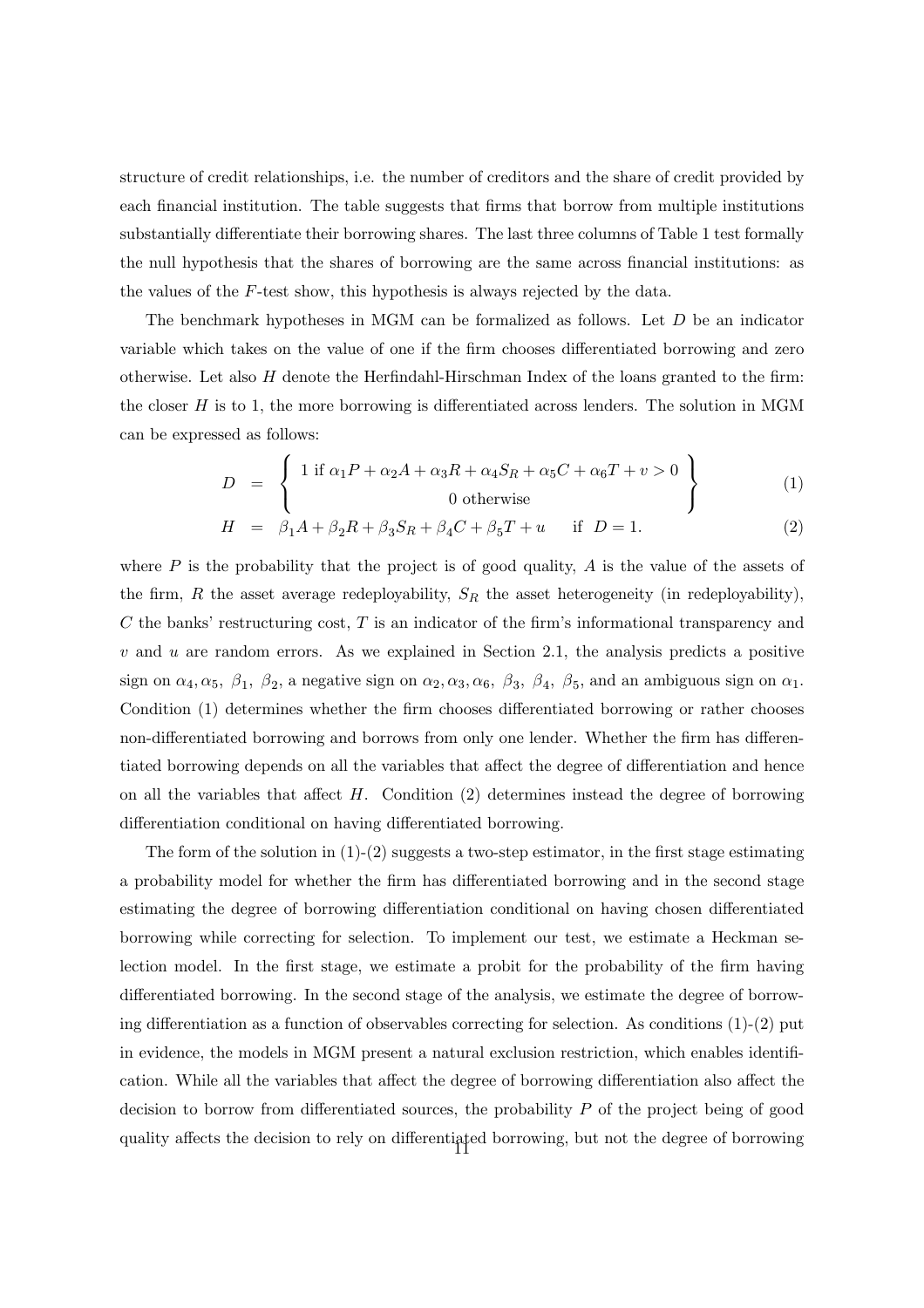differentiation. Thus, identification can be obtained by inserting proxies for the firm quality in the first-stage probit and excluding them from the second-stage regression. Note also that this exclusion restriction is not contradicted by the predictions of the models of multiple borrowing reviewed in Section 2, which essentially focus on the role of quality in determining the number of concentrated creditors but not the allocation of borrowing.

#### 3.2 Measurement

Our dependent variable is the Herfindahl-Hirschman Index of loans, which is defined as  $H_i$  =  $\sum_i (Loani_j / TotalLoans_j)^2$  where  $Loani_j$  stands for the value of the credit (possibly belonging to different categories) extended by financial institution i to firm j and  $TotalLoans<sub>i</sub>$  stands for the total credit extended to the firm.<sup>15</sup>

In Table 3, we summarize the measurement of the explanatory variables. Among these variables, we include the total *value* of the assets of the firm. We use different indicators to proxy for the asset average redeployability. The redeployability of an asset depends both on the liquidity of its secondary market and on the intrinsic nature of the asset. In order to capture the liquidity of the secondary market, which we treat as our main measure of redeployability, we use the degree of co-movement between the sales of the firm and the sales of other firms in the same industry. As Shleifer and Vishny (1992) argue, when the conditions of the firms in an industry are positively correlated, the redeployability of the assets of the firms in that industry is likely to be low. In fact, the best second-hand users of the assets of a firm are probably the firms in its same industry, since they have the experience and know how to use these assets effectively. If these second-hand users themselves have financial problems when the firm is in distress, they will buy, if at all, only at low prices; otherwise, the firm will have to sell to less efficient, out-of-industry users whose willingness to pay is low. To compute the co-movement of sales, we use data from Compustat firms over the period 1950-2000 for a total of 251,782 firmyear observations. We classify firms into sixty-four industries using a two-digit classification and then, for each industry, regress the standardized annual rate of growth of firms' sales on a full set of year dummies. If firms within an industry co-move significantly, the year dummies will explain a large part of sales variability. We thus retain the  $R<sup>2</sup>$  of these regressions and use it as a measure of co-movement of firms in the industry. Industries with high  $R^2$  will be high co-movement industries. We then impute this measure to the firms in our sample using the industry code.<sup>16</sup>

As a second proxy for the asset average redeployability, we use location (rural or urban) setting a dummy equal to one if the firm has a rural location, zero otherwise. This proxy is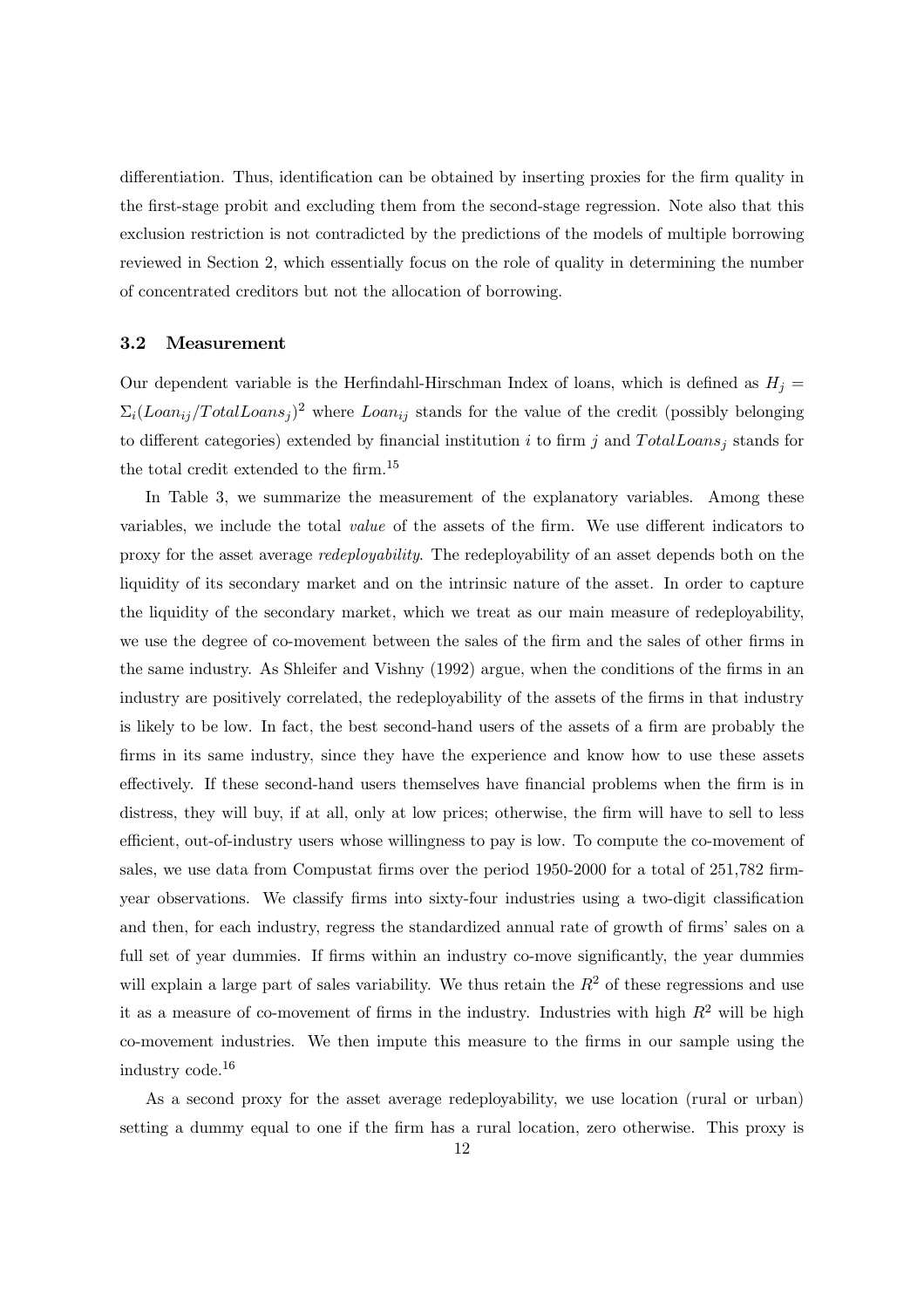aimed at capturing structural aspects that affect the liquidity of the secondary market. In particular, firms that operate in urban areas presumably have easier access to efficient resale markets. Helsley and Strange (1991), for example, develop a model of a statistical agglomeration economy in the capital market of an urban area. In their model, the resale value of pledged assets is higher in cities because the density of possible second-hand uses is greater. Habib and Johnsen (1999) also argue that redeployablity is likely to be higher in urban areas.<sup>17</sup> Finally, as a last proxy for redeployability that stems from asset characteristics, we use the share of illiquid, either intangible or fixed, assets. In fact, it is generally agreed that intangible and fixed assets are less easily redeployable than inventories or cash.

We now turn to variables capturing the asset *heterogeneity*. In MGM, what matters is heterogeneity in redeployability. Differences in redeployability can arise from heterogeneity in the nature of the assets, stemming, for example, from functional diversity in the activities of the firm. Unfortunately, we have no information on whether the firm produces one or multiple products. Heterogeneity in redeployability can also stem from differences in the location of the assets, when the firm operates plants in different places. Geographical location and the liquidity of local asset markets is likely to matter whenever assets are non-tradable, as in construction, or where transportation costs are high. Since we lack details on the nature and location of the assets used by the firm, we use various proxies to capture heterogeneity in redeployability. As a gauge of functional diversity, we include the number of trade creditors normalized by the size (sales) of the firm. For a given size of the firm, a higher number of suppliers may reflect the presence of different lines of production and, therefore, the heterogenous nature of pledgeable, productive assets. To capture geographical dispersion, we include a dummy for the number of sites of the firm, set at one if the firm has only one site, i.e. is geographically homogeneous.<sup>18</sup>

We use two proxies of *restructuring costs*. One is the average length of the relationships between the lending institutions and the firm. The experience that on average the lending institutions involved in a reorganization have accumulated with the firm is plausibly a key input in the reorganization. The shorter the institutions' experience with the firm, the greater their effort, hence the larger the cost of reorganizing. Clearly, one can think that the average length of the relationships may also capture other factors, such as the average degree of informational transparency of the firm vis à vis its concentrated creditors. In this case, this proxy could somewhat overlap with the measures of informational transparency discussed below. To account for this, we also include the share of the firm owned by its principal owner as a second proxy of restructuring costs. As argued by Hart (2001), when ownership is concentrated, stakeholders supposedly have lower costs in coordinating actions, including direct costs for organizing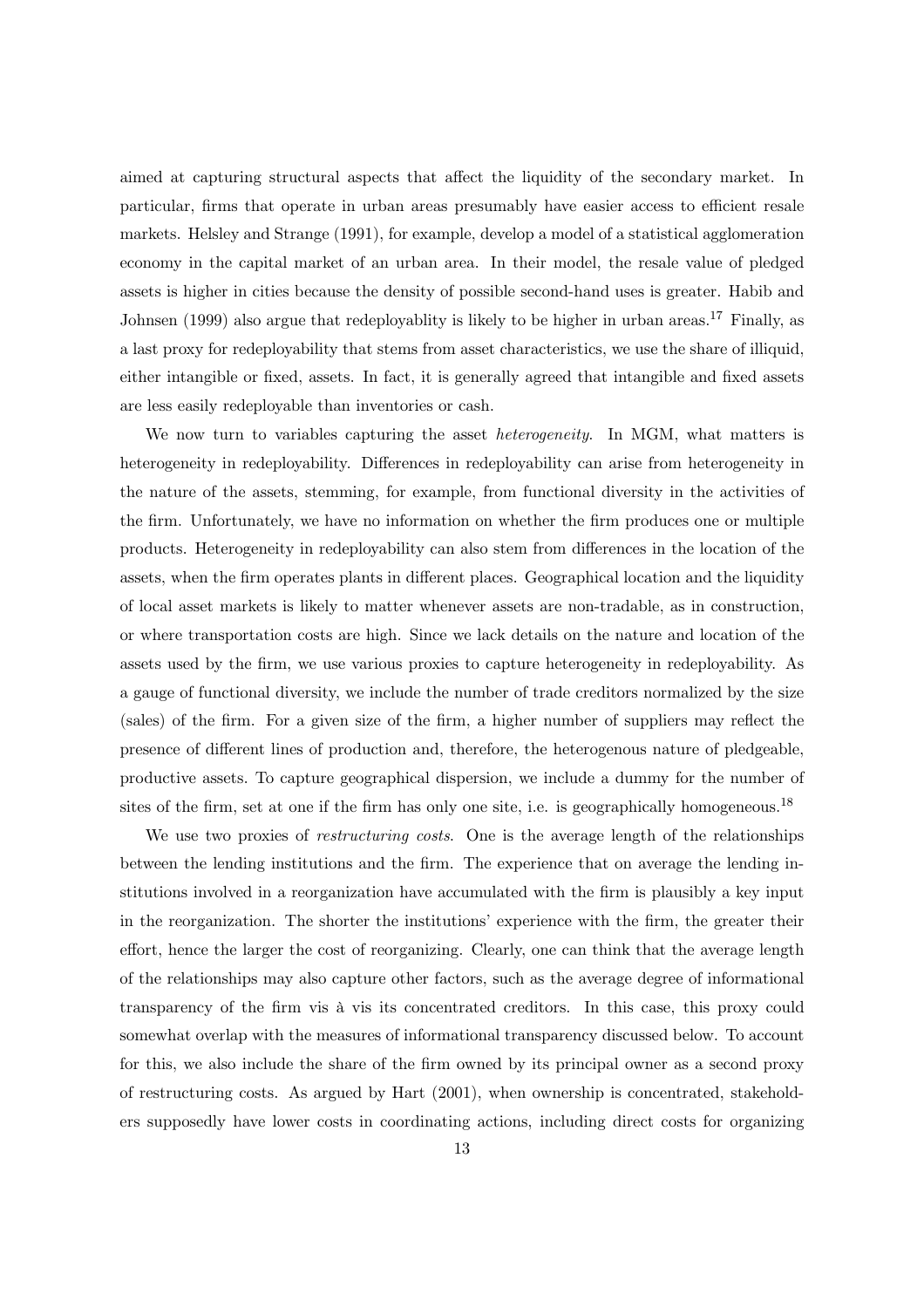meetings, transmitting information and so forth.

We follow the literature on relationship lending (e.g., Petersen and Rajan, 2002) in measuring the informational transparency of the firm. A first proxy for informational transparency is the size of the firm: small firms are thought to be less informationally transparent than bigger ones because they are not monitored by rating agencies or by the financial press. A second proxy is the age of the firm: old firms are allegedly more informationally transparent than younger ones because they have an established track-record. A third proxy is a dummy which takes on the value of one if the firm has a business credit card, and zero otherwise. As Petersen and Rajan (2002) argue, a business credit card is usually granted on the basis of a credit report, which reflects the availability of accurate information on the firm in the credit market. A fourth proxy consists of the ownership concentration of the firm, measured by the share of the firm owned by the principal owner. As Petersen and Rajan (2002) argue, when owners are dispersed, the firm needs a better informational structure to inform its various stakeholders. The last proxy relates to the records used by the firm to answer the income statement and balance sheet questions in the survey. We construct a dummy which takes on the value of one if the firm declares that it used written records to answer these questions, and zero otherwise.<sup>19</sup> In fact, the availability of written records signals a well organized information structure.

We also follow Petersen and Rajan (2002) in the measurement of *monitoring costs*. In their analysis, monitoring costs are proxied by the productivity of local bank employees. The more advanced the monitoring technology, the higher this productivity and the lower the cost that banks face in monitoring firms. For both years of the survey, we thus measure monitoring costs with the number of bank employees in the census region where the firm is located standardized by the total amount of loans in the region. The data were obtained from the Federal Deposit Insurance Corporation (FDIC).

As discussed in Section 2.2, the literature on secrecy and innovation attributes to firms' innovativeness a role in shaping firms' debt structure. The survey does not report information on the degree of firm innovativeness. We thus follow the approach in Guiso (1998) and construct a sector-level indicator of innovativeness. Precisely, we compute the amount of private R&D expenditures in the two-digit sector normalized by the total volume of sales in the sector in 1998, the year of the second wave of the NSSBF.<sup>20</sup> In this case, the data were obtained from the National Science Foundation/SRS.

Finally, we aim at measuring firm quality. The survey asks the firm about its credit history, and we use this information to proxy for firm quality (see also Section 5.3 for further discussion). More specifically, the NSSBF asks firms several questions: Within the past seven years, has the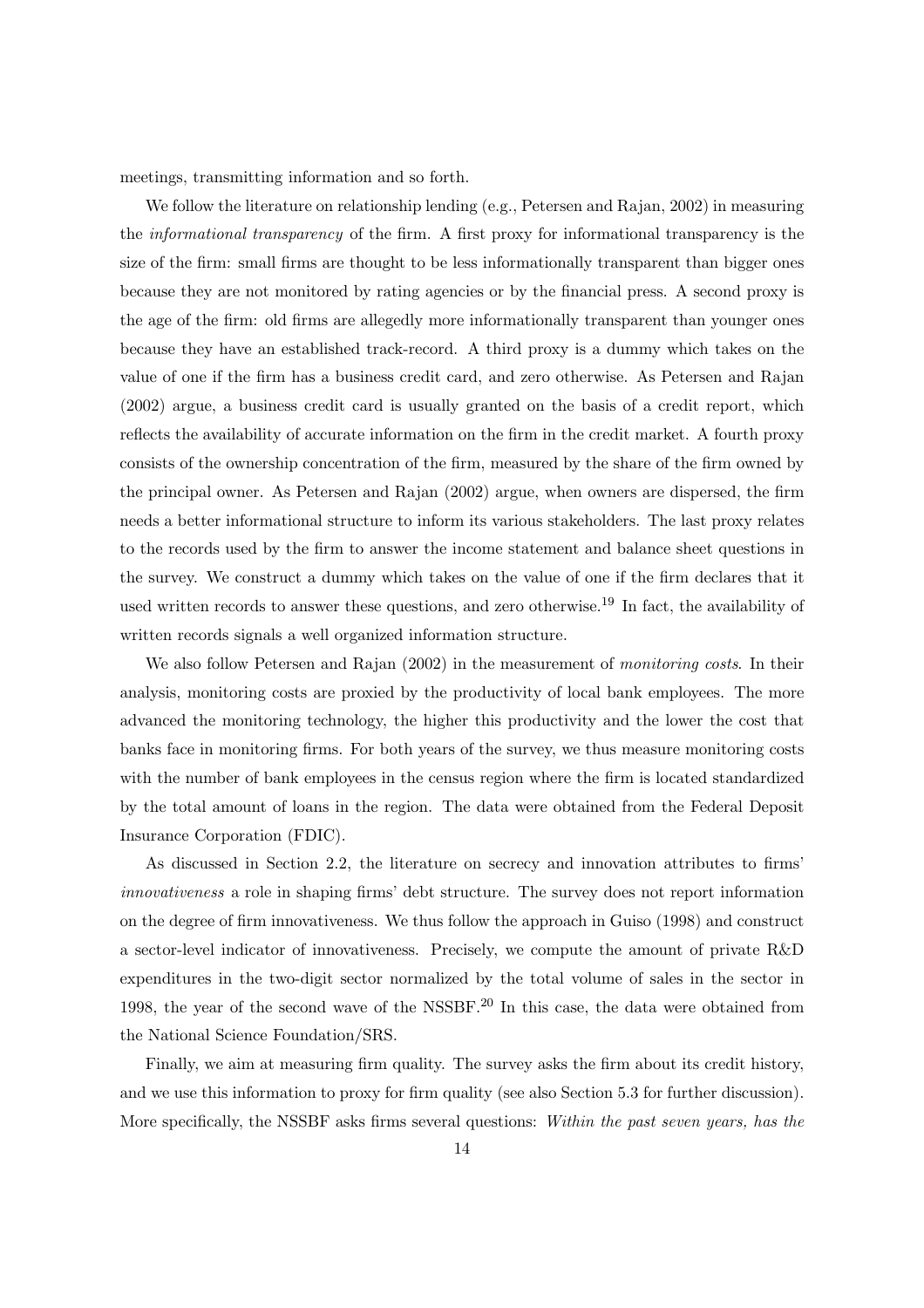firm or its principal owner declared bankruptcy? we set a dummy variable for bankruptcy equal to one if the firm answers "yes". Within the past three years, on how many different personal obligations has the principal owner been 60 or more days delinquent? possible answers are: none, one, two, three or more. We set the variable "delinquent on personal obligations" equal to zero if it has never been delinquent, to one, two and three if it has been delinquent once, twice or three or more times. The third proxy for firm quality is obtained from the question: Within the past three years, on how many different business obligations has the firm been  $60$ or more days delinquent? Please include trade credit, or credit from suppliers. Possible answers are: none, one, two, three or more. We set the variable "delinquent on business obligations" equal to zero if it has never been delinquent, to one, two or three if it has been delinquent once, twice, three or more times. Hence, firm quality is decreasing with all our three indicators.

Table 4 reports summary statistics for the variables used. Panel A refers to all the firms in the pooled NSSBF sample; Panel B refers to the sample of firms with at least one lender on which we run our estimates. There appear to be three main differences between the two groups. Firms with at least one lender are larger (an average of about 40 employees versus 30 for the whole sample). Firms that borrow from financial institutions also have fewer trade creditors on average, which is reasonable as they exploit other sources of funding. Finally, these firms exhibit less concentrated ownership. This could be due to their larger size and the reluctance of small businessmen to share ownership and control.

#### 4 Empirical Results

Table 5 displays the results of the estimates. We report three different sets of regressions: Panels A and B focus on the specification implied by the hypotheses in MGM; Panel C also includes variables predicted by the related incomplete contract theories on multiple borrowing reviewed in Section 2 but not by MGM.

A well known feature of the Herfindahl index is that it varies both because the concentration of borrowing can vary and because the number of multiple creditors can differ across firms. Hence, if we rely on the whole sample, any effect of the explanatory variables on the Herfindahl index may reflect their effect on the number of lenders rather than on the asymmetry in borrowing from various lenders. To avoid this possibility, we restrict the sample to the firms that borrow from only two lenders, when they have more than one relation. This way, any variation in concentration of borrowing that is explained by our regressors reflects only the effect of these variables on the degree of differentiation in firms' borrowing patterns. An alternative, which we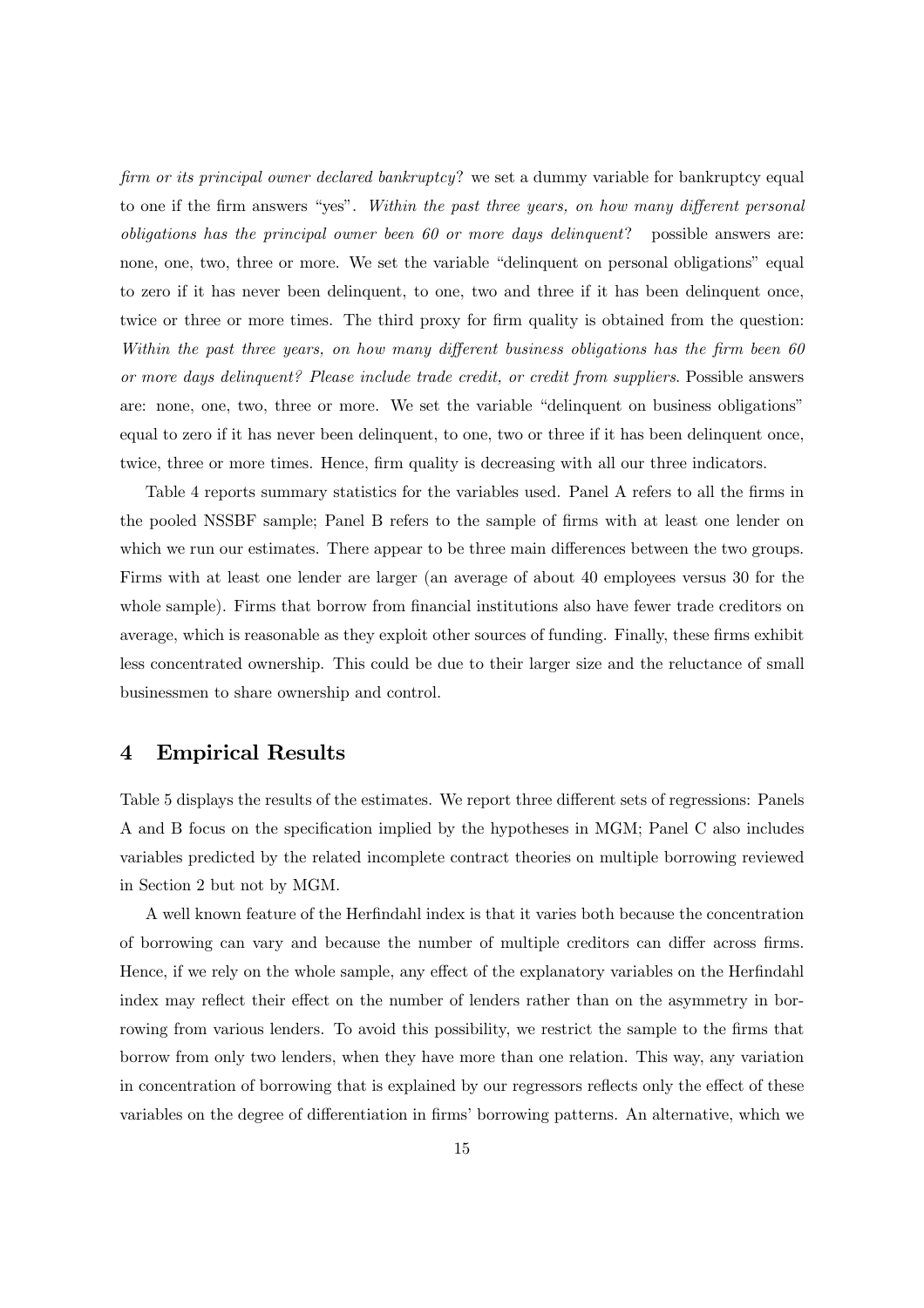pursue later, is to insert in the regressions variables that have a strong explanatory power on the number of relations. As shown by Detragiache, Garella and Guiso (2000), firm size, whatever its interpretation, is the single most important determinant of the number of bank relations; thus, controlling for size in our second stage regression is enough to account for the effect of variation in the number of relations on the Herfindahl index, as we will show.

From a theoretical standpoint, focussing on the sample of firms that borrow from two lenders is consistent with the analysis in MGM and close in spirit to other studies. For example, Bolton and Sharfstein (1996) consider a basic scenario with one or two creditors; more in general, as stressed by Ongena and Smith (2000), the extant incomplete contract theories of multiple borrowing are "one-to-few" creditor theories. On the basis of the above considerations, we first run our regressions on the sub-sample of firms with up to two lenders and disregard all firms that borrow from three or more sources (1,161 observations). We also drop the very small firms (five or less employees, 1,798 observations) as their borrowing pattern may be dictated by the presence of fixed borrowing  $costs$ ;<sup>21</sup> in the next section we check the robustness of our results to these exclusions. After these exclusions and the loss of some observations due to missing values in the explanatory variables, the final sample comprises 2,302 firms of which 913 borrowed from multiple lenders and 1,389 had only one lender.

Consider the first-stage regression, whose estimate is shown in the first column of each panel. As we explained in Section 3, we include three indicators of the firm's credit history (a dummy for going bankrupt plus indicators of delinquency on business or personal obligations) in the probit but not in the second-stage regression. Firms with a past personal or business delinquency are more likely to borrow from multiple lenders and differentiate borrowing among their lenders. Both these indicators of firm quality are generally statistically significant, reassuring us about the power of the instruments. Using the estimates in Panel A, we find that, compared with firms that have never been delinquent on business obligations, those that have been delinquent three or more times are 6.6 percentage points more likely to borrow from multiple lenders, and those that have been delinquent three or more times on personal obligations 10.4 percentage points more likely (about 25 percent of the sample mean). By contrary, the indicator for bankruptcy over the past seven years has no effect on the probability of multiple borrowing. Since one exclusion restriction is sufficient to achieve identification, we can also test the validity of our instruments by inserting the three indicators of firm quality one at a time in the second-stage regression. If the exclusion restrictions are valid, they should be statistically insignificant. And in fact, inserting in turn the indicators of personal delinquency, of business delinquency and of bankruptcy, we find that none is statistically significant.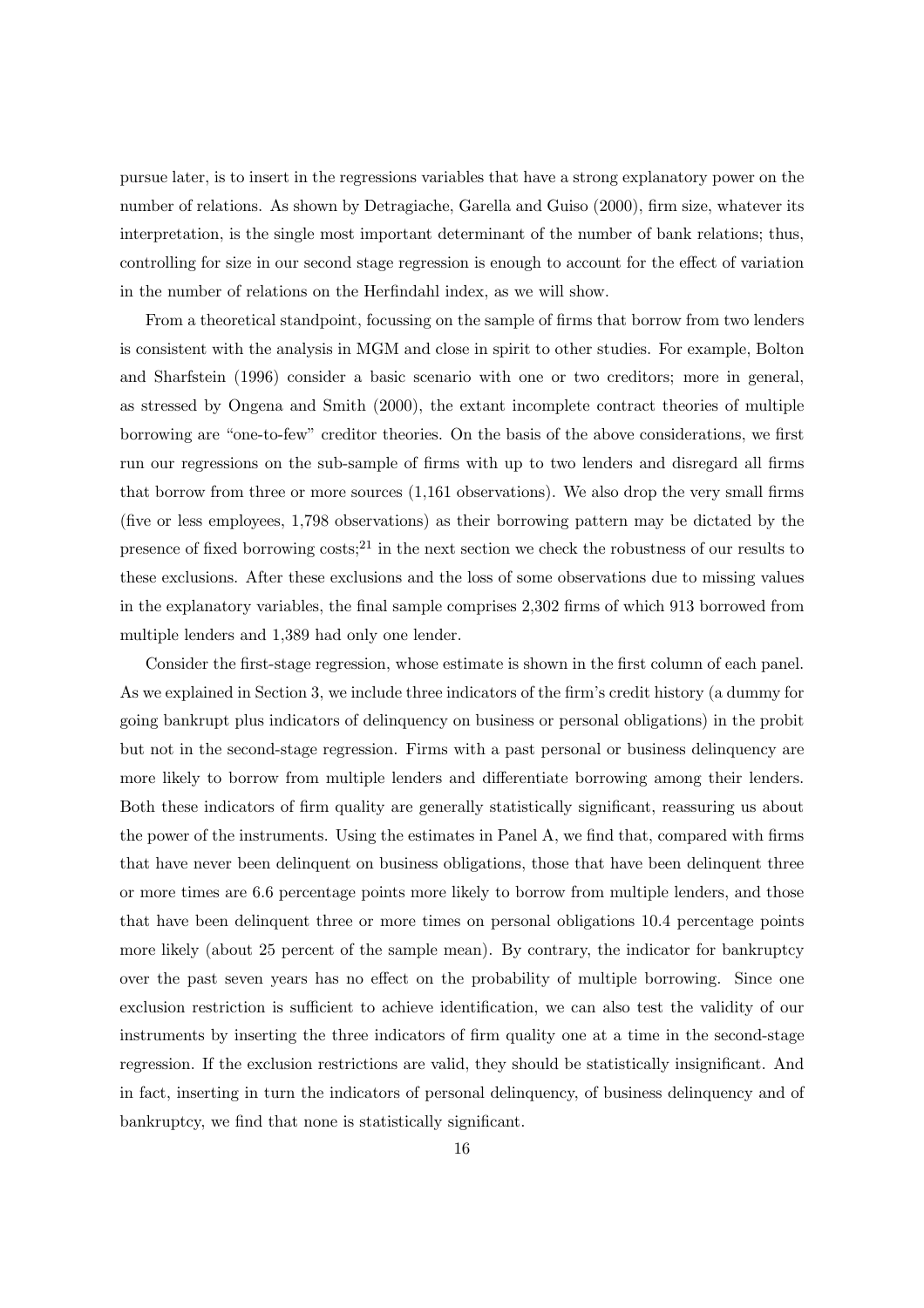The negative effect of firm quality on the probability of choosing differentiated borrowing is consistent with the predictions in MGM as long as firms' fear of premature liquidation outweighs that of seeing their assets seized during a reorganization. By contrary, this negative effect is in general at odds with the implications of the other strands of the incomplete contract literature, which often predicts that high quality firms prefer multiple borrowing. For example, in the holdup literature (see, e.g., Rajan, 1992) high quality firms choose multiple borrowing because they are severely damaged by banks' hold-up and the associated rent extraction. Carletti, Cerasi, and Daltung (2004) constitute a notable exception. In fact, they predict that high quality firms resort to single borrowing because, thanks to their good prospects, they can induce their unique lender to monitor intensively and thereby they can commit to efficient investment plans.

The probability of differentiated funding is positively correlated with the value of assets. As we see in Table 2, this contradicts the predictions in MGM, because in that analysis asset value increases the optimal degree of differentiation conditional on choosing differentiated borrowing, but should have a negative effect on the probability of differentiated borrowing. This result also conflicts with the predictions obtained by the soft budget constraint literature. In Bolton and Sharfstein (1996), for example, firms with little assets realize low liquidation returns regardless of the number of creditors and, hence, are more willing to experience the drop in liquidation returns that multiple borrowing entails. One reasonable explanation for the positive sign on the asset value is that it reflects a positive correlation between firm size and the probability of multiple borrowing, for example due to the fact that large firms need larger loans and a wider range of services than small firms. To check this possibility further, we add the firm workforce (in logs) as a proxy for size. Indeed, the coefficient on assets decreases considerably and loses precision although it remains positive and statistically significant.<sup>22</sup>

Turning to the firm's co-movement - our main proxy for ease of asset redeployment - we find that it has a positive and statistically significant (at the 9 percent level) effect on the probability of differentiated borrowing. Raising co-movement from the  $10^{th}$  to the  $90^{th}$  percentile of the distribution increases the probability of multiple differentiated borrowing by 5 percentage points, about 12.5 percent of the sample mean. Both the dummy variable for the rural/urban location and the share of illiquid assets have a positive sign, but neither is statistically significant. These results for the proxies of asset redeployability match the predictions obtained by MGM and are also consistent with the predictions of the soft budget constraint literature (e.g., Bolton and Sharfstein, 1996) - see Table 2. This suggests that multiple borrowing constitutes a device to discipline banks and entrepreneurs. Of the two proxies for asset heterogeneity, the number of trade creditors of the firm is never statistically significant either in the probit or in the intensity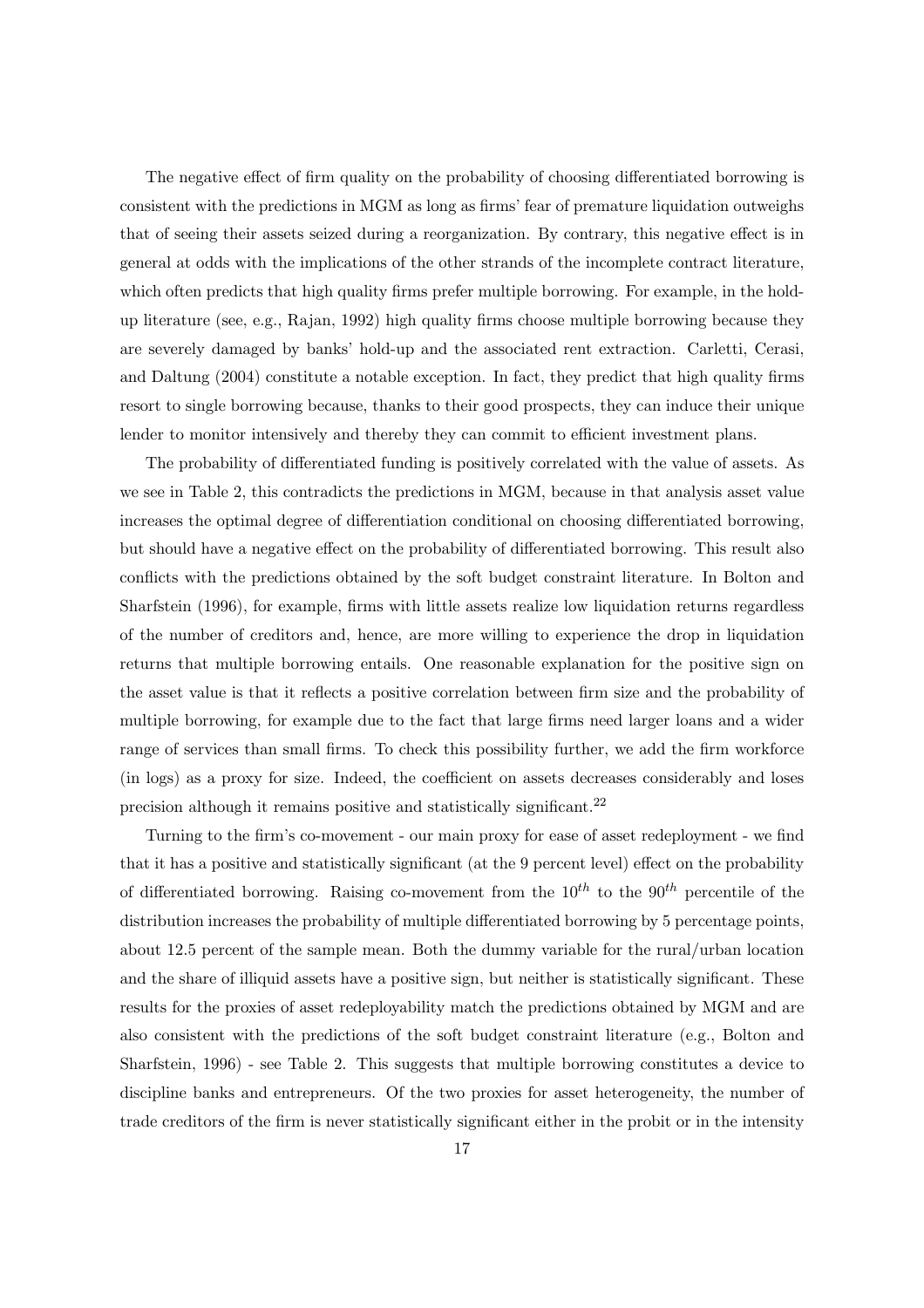regressions and has thus been dropped in the final regressions; the indicator for single plant has a negative sign and is statistically significant at the 8 percent level. This finding is consistent with the prediction in MGM that firms with geographically diversified assets resort to multiple borrowing more.

Turning next to the variables specifically aimed at capturing the firm's informational transparency, we find that the credit card indicator has a negative sign (significant in one specification) while the age of the firm and the indicator for whether the firm has written records are not statistically significant (see Panels B and C). Although non-conclusive, the result for the credit card indicator is consistent with the idea that more informationally transparent firms need to resort less to multiple differentiated borrowing. This is in line with our benchmark predictions and with those of other incomplete contract theories, such as the soft budget constraint and the hold-up theory, suggesting that the availability of public information mitigates banks' and entrepreneurs' misbehavior. The result for the variable "ownership concentration" deserves a more careful inspection. As we argued in Section 3, this variable can be interpreted either as a proxy of restructuring costs or as a proxy of informational transparency. Under our benchmark hypotheses, with both types of interpretation ownership concentration is predicted to have a positive effect on the probability of borrowing from multiple creditors, which is indeed what we find in the data. The other variable aimed at measuring restructuring costs behaves as predicted by our benchmark hypotheses. In fact, the probability of multiple borrowing is affected negatively by the average duration of the relationships between the firm and its lenders: using the estimates in Panel A, a one standard deviation increase in the average length of the relations lowers the probability of differentiated borrowing by 7.8 percentage points. Finally, the proxies for monitoring costs and firm innovativeness are not statistically significant.

The estimates of the degree of borrowing differentiation across lenders are reported in the second column of each panel. The degree of differentiation increases with the asset value, even after controlling for firm size, as measured by the log number of employees; the coefficient is significant at the 1% level. The result for the value of assets is remarkable, because it means that a firm with more assets that borrows from two institutions will tend to allocate borrowing in a more differentiated way (borrowing, say 80 percent from the first and 20 from the second) than a firm with less assets, which will tend to divide its borrowing more evenly. Using the estimates in Panel A, increasing assets by one standard deviation raises the degree of differentiation by 4.3 percentage points - about 10 percent of the sample mean. This result is corroborated by the findings for the proxies of asset liquidity. Co-movement has a negative and statistically significant effect on the degree of borrowing differentiation; economically, increasing co-movement from the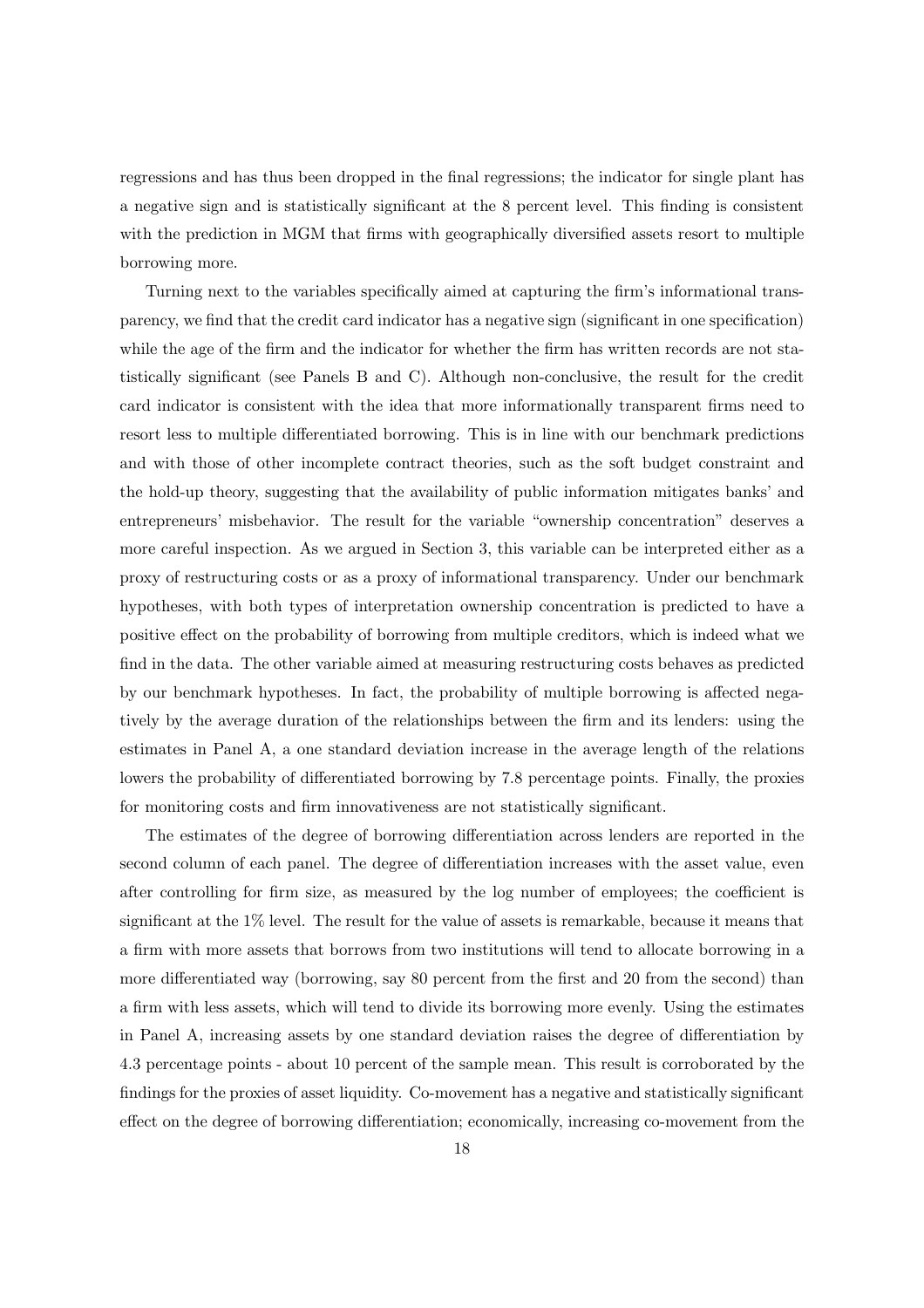$10^{th}$  to the 90<sup>th</sup> percentile lowers the Herfindahl on loans by 3.3 percentage points (8.25 percent of the sample mean). The dummies for rural location and the share of illiquid assets have a negative sign and are significant at the 4.6% and at the 5.4% level respectively. These results for the asset value and liquidity match the predictions in MGM. In fact, in that analysis banks have a strong incentive to make inefficient choices to appropriate valuable and liquid assets: therefore, firms with more valuable and liquid assets need to differentiate their borrowing more in order to prevent this misbehavior. For the sake of comparison, observe that, as displayed in Table 2 (eighth column), the analysis in Elsas, Heinemann, and Tyrell (2004) yields ambiguous predictions for the effect of the asset value and liquidity on borrowing concentration. In fact, two opposite forces are at work in their analysis. On the one hand, when the assets that the lenders can repossess are very valuable and liquid, the additional surplus that the lenders can extract in case of hold-up is small. This mitigates the hold-up cost associated with concentrated borrowing and, hence, tends to raise borrowing concentration. On the other hand, when the assets are very valuable and liquid, the probability that the banks with small stakes in the firm rush to withdraw financing at an interim stage is low. This renders concentrated borrowing less necessary and, hence, tends to reduce borrowing concentration.

Turning to the geographical indicator for asset heterogeneity (one site), we find that it has a positive and significant effect on borrowing differentiation, as predicted by MGM. This may indeed indicate that firms with more geographically homogeneous assets need to differentiate their borrowing more to prevent banks' misbehavior. Among the remaining variables, we find that the availability of written records tends to induce higher borrowing concentration: this is consistent with the positive effect that informational transparency has on concentration in Elsas, Heinemann, and Tyrell (2004), for example. Finally, the other proxies for informational transparency and the proxies for monitoring costs and innovativeness are estimated with a high standard error.

To sum up, the results of the estimates appear to support the hypotheses on the structure of multiple credit relationships obtained in MGM and more broadly in the literature on the (mis)behavior of concentrated creditors during reorganizations. This conclusion is reinforced by the observation that the signs of the coefficients in the second-stage and in the first-stage regressions (with the exception of the asset value) tend to be opposite, as MGM imply. At the same time, the results also support hypotheses drawn from incomplete contract theories of multiple borrowing: in particular, we find evidence that the hold-up and the soft budget constraint issues have an important role in shaping the structure of credit relationships.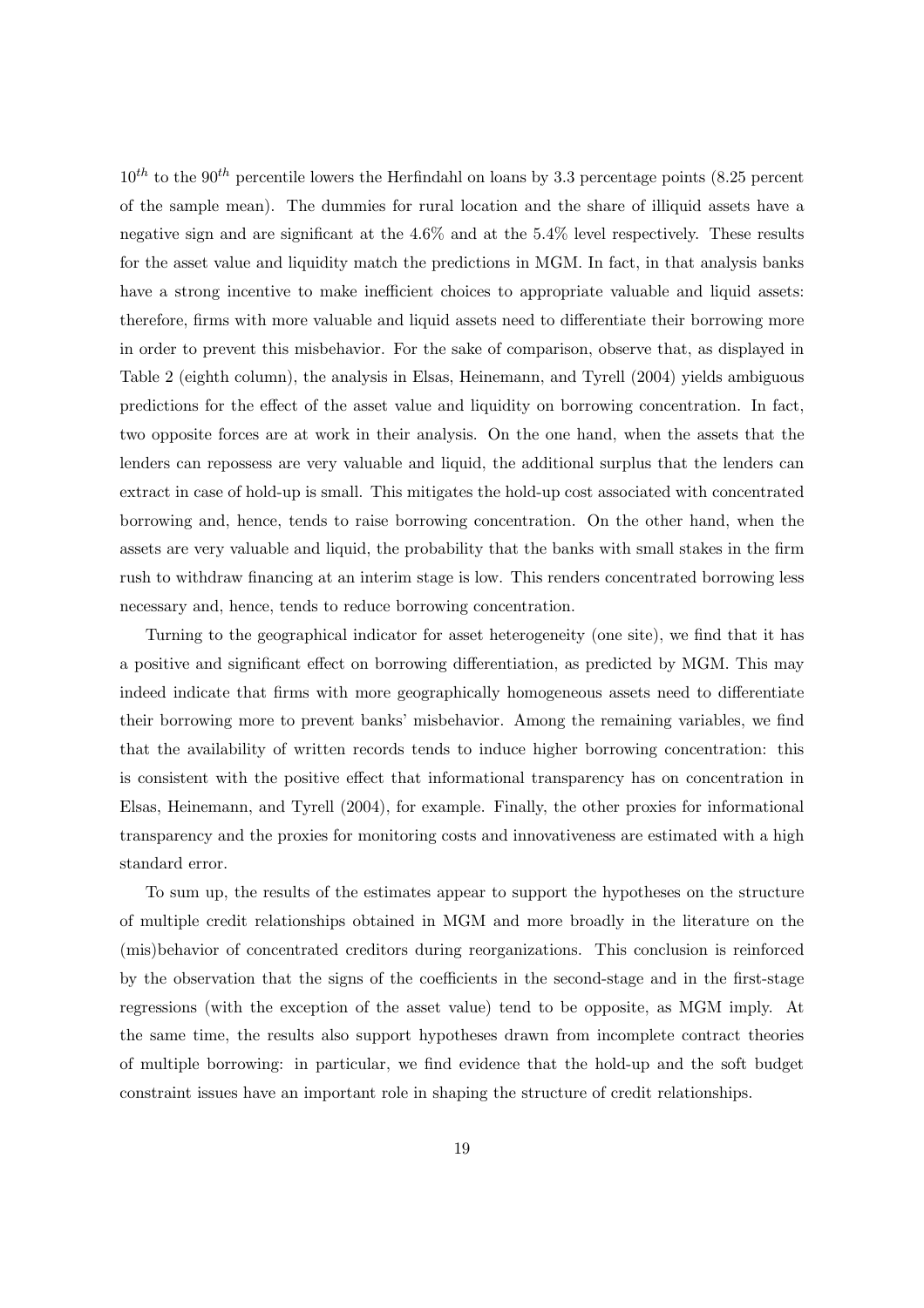#### 5 Robustness Tests

In this section, we perform robustness checks. First, we examine issues of sample selection; second, we account for the possibility that different types of loans have different informational content; third, we consider alternative proxies for the allocation of borrowing and for firm quality.

#### 5.1 Sample Selection

The results in Table 5 are based on a selected sample that excludes firms borrowing from more than two sources; while this is intentionally done to identify the effect of the explanatory variables on borrowing concentration, since firms choose the number of lenders, our estimates may be affected by selection bias. To account for this, in Table 6, Panel A, we re-estimate our regressions by including firms that borrow from more than two lenders, while retaining only those with more than five employees. We control for variation in the Herfindahl index induced by the number of relations by controlling for the size of the firm, measured by the number of employees. If this is an effective control, the coefficients of the other explanatory variables should not be very different from those in Table 5. The sample size increases to 2,586 firms, but the size and significance of the parameters estimated are essentially unchanged. The result we obtain for the asset value appears to further corroborate the idea that we are properly controlling for variation in the Herfindahl index induced by the number of relations. If the asset value were picking some of the effect that size has on concentration via the number of lenders, it would have a negative sign (larger firms, larger asset value, more lenders, lower concentration). By contrary, consistent with our benchmark hypotheses, we find that asset value increases the concentration of borrowing and its coefficient is not different from that in Table 5. In Panel B, we expand the sample to include firms with at least two employees, while retaining only those that borrow from just two lenders. Again, results are essentially unchanged; the only coefficient that becomes lower and loses significance is that of the degree of co-movement in the probit equation; the other parameters are basically unaffected. Finally, in Panel C we carry out the estimates on the whole sample; results are robust to this extension too, confirming that they are not driven by sample selection.

#### 5.2 The Informational Content of Loans

It is sometimes argued that different types of loans can convey different amounts of information to a creditor. For example, in the parlance of Wall Street, credit lines are thought to be more "relationship-driven" than other forms of loans (Berger and Udell, 1995). According to Berger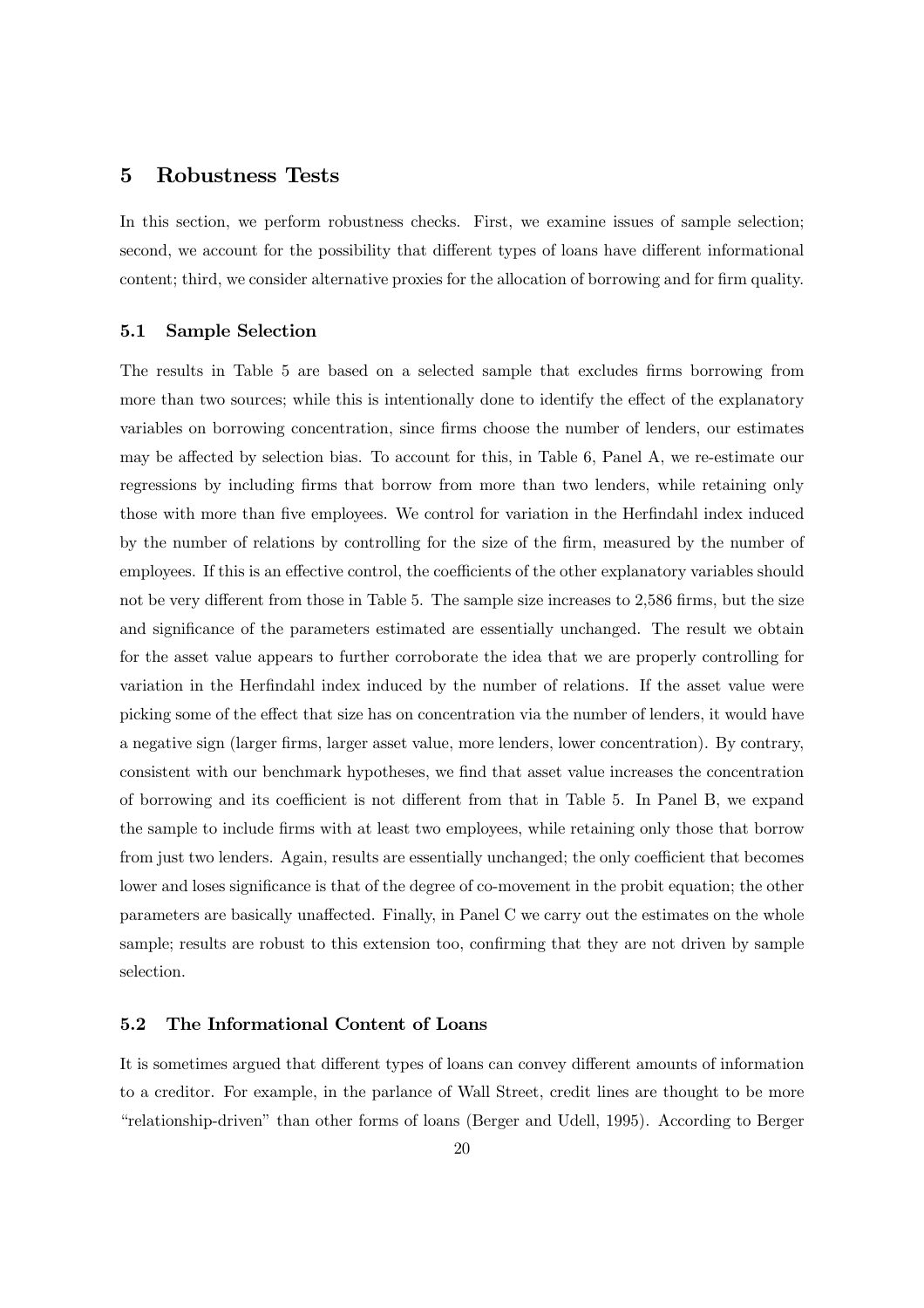and Udell (1995), mortgages, equipment loans, motor vehicle loans are often one-time loans or loans for nonrecurring credit needs and this dilutes their informational content. By contrary, the informational content associated with the long term commitment of credit lines is likely to be more substantial. Thus, as a robustness check for our results, we compute our measure of loan concentration (the Herfindahl) by assigning a higher weight to credit lines. In Table 7, we display the results obtained with two different weighting schemes: in Panel A, we assign a weight of two to credit lines and a weight of one to the remaining categories of loans; in Panel B, we take a starker approach and assign a weight of one to credit lines and a weight of zero to the remaining categories of loans. The results of the estimates are virtually identical to those already discussed. Since the choice of the "informational weights" is arbitrary, we experimented with other weighting schemes, obtaining similar results.

#### 5.3 Alternative Proxy Variables

Borrowing Differentiation. The reader could wonder whether our results are robust to using alternative measures of borrowing differentiation, such as the Herfindahl-Hirschman Index of the duration of credit relationships. The latter measure is consistent with the analysis in MGM, although it is a poor fit for the analysis in Elsas, Heinemann, and Tyrell (2004), for example, where the share of loans is interpreted literally rather than as a proxy for information. We thus reestimated our regressions using the Herfindahl of the duration of credit relationships. The results (not reported for brevity) generally confirm our findings. For example, borrowing differentiation is negatively affected by firms' co-movement, while the probability of multiple differentiated borrowing is negatively related to firm quality, and to the asset liquidity (inverse of co-movement) and homogeneity (one site), though the statistical significance of the parameters is lower than in the regressions with the Herfindahl of loans. Lack of precision in the estimates can be explained by recent results of the literature on relationship lending. In fact, Elsas (2005) finds that the length of a credit relationship is a much poorer indicator of the tightness of the relationship than the share of credit granted by the financier.

Firm Quality. In the empirical analysis we have proxied the quality of the firm with measures of its probability of default. The reader could wonder whether this approach is too restrictive and we have neglected alternative measures of the quality of the firm such as its profitability. To check the robustness of the results, we thus reestimated our regressions adding the profits of the firm normalized by its sales as an additional control variable. Since the exclusion restriction drawn from MGM specifically refers to firm quality as profitability of default, we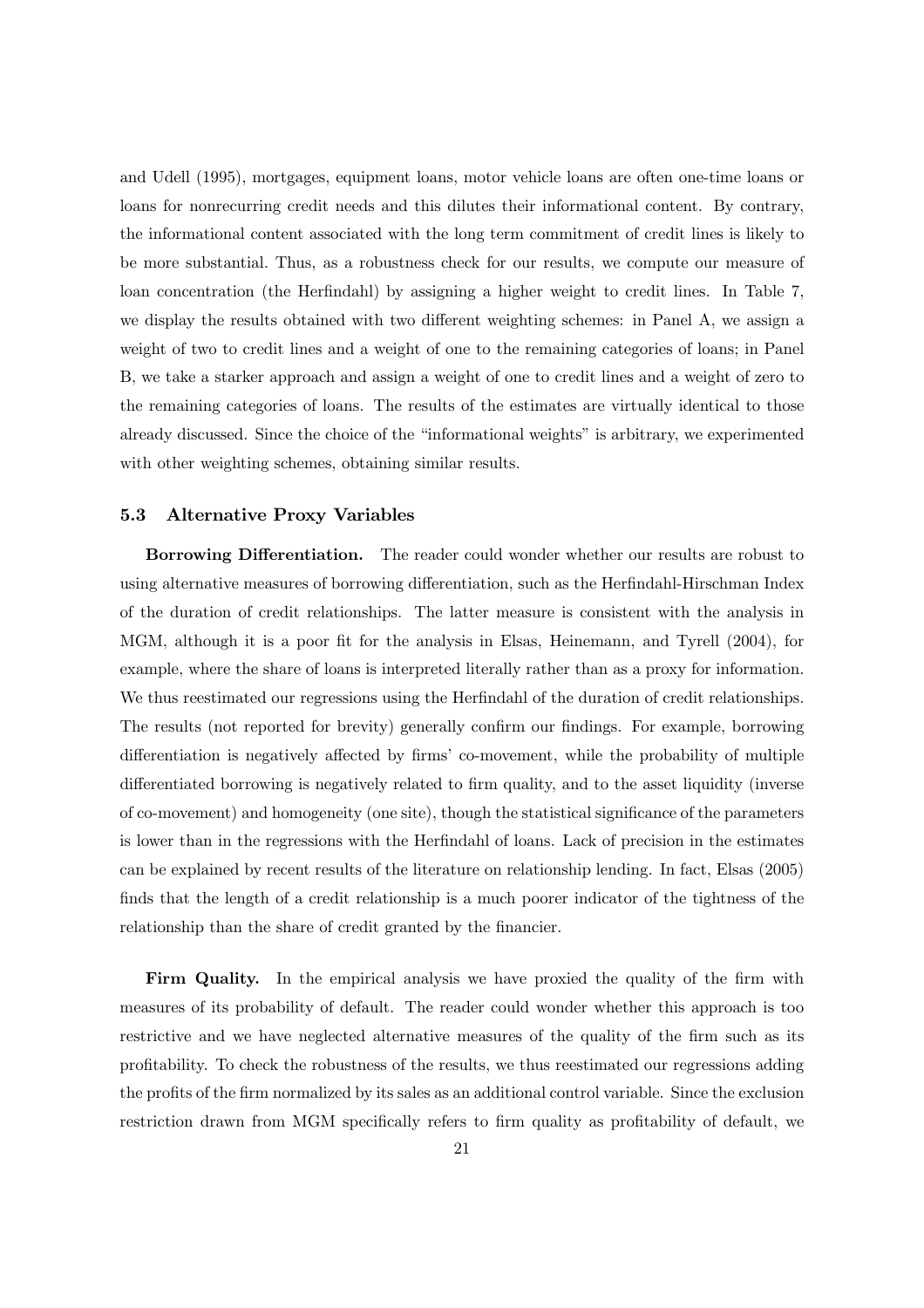experimented with profitability in both stages of the estimation and then only in the first stage. Regardless of the approach followed, profitability turned out to be statistically insignificant in virtually all the estimations. Furthermore, the inclusion of profitability left the results virtually unaffected. $23$ 

#### 6 Conclusion

We have examined how a firm allocates its borrowing across multiple concentrated creditors. In formulating our benchmark hypotheses, we have been inspired by growing evidence on the misbehavior of concentrated creditors during private reorganizations. This misbehavior is far from being a remote problem. In fact, large creditors appear to behave opportunistically not only during reorganizations but also before the distress of a firm becomes publicly known, when they can detect failure more quickly and grab the available assets first. For example, analyzing Belgian firms, Degryse and Van Cayseele (2000) find that the share of collateral that a bank can seize increases with the tightness of the relationship between the firm and the bank, as measured by the scope of services provided by the latter.

We have tested our benchmark hypotheses on the structure of credit relationships and the complementary hypotheses in the incomplete contract literature on multiple borrowing using data from a sample of small U.S. firms. We have found that firms with more valuable and more redeployable assets differentiate their borrowing more sharply. We have also found that firms with assets more heterogeneous in their redeployability choose to have less differentiated links with their creditors. Finally, we have found some evidence that the degree of borrowing differentiation is inversely related to restructuring costs and positively related to firms' informational transparency. All in all, this evidence appears to confirm our hypotheses.

We believe that this analysis represents a step in a potentially fruitful line of research. As stressed by Bolton and Sharfstein (1996), although debt is far more important than equity as a source of financing, in the past the corporate finance literature devoted much more attention to explaining firms' debt to equity ratio than the structure of firms' debt. Indeed, since Bolton and Sharfstein (1996), some scholars have carried out analyses on firms' choice between dispersed and concentrated debt. In this paper, we have found that treating concentrated debt itself as a monolithic entity is unjustified and that the distribution of borrowing across concentrated creditors may provide rich insights.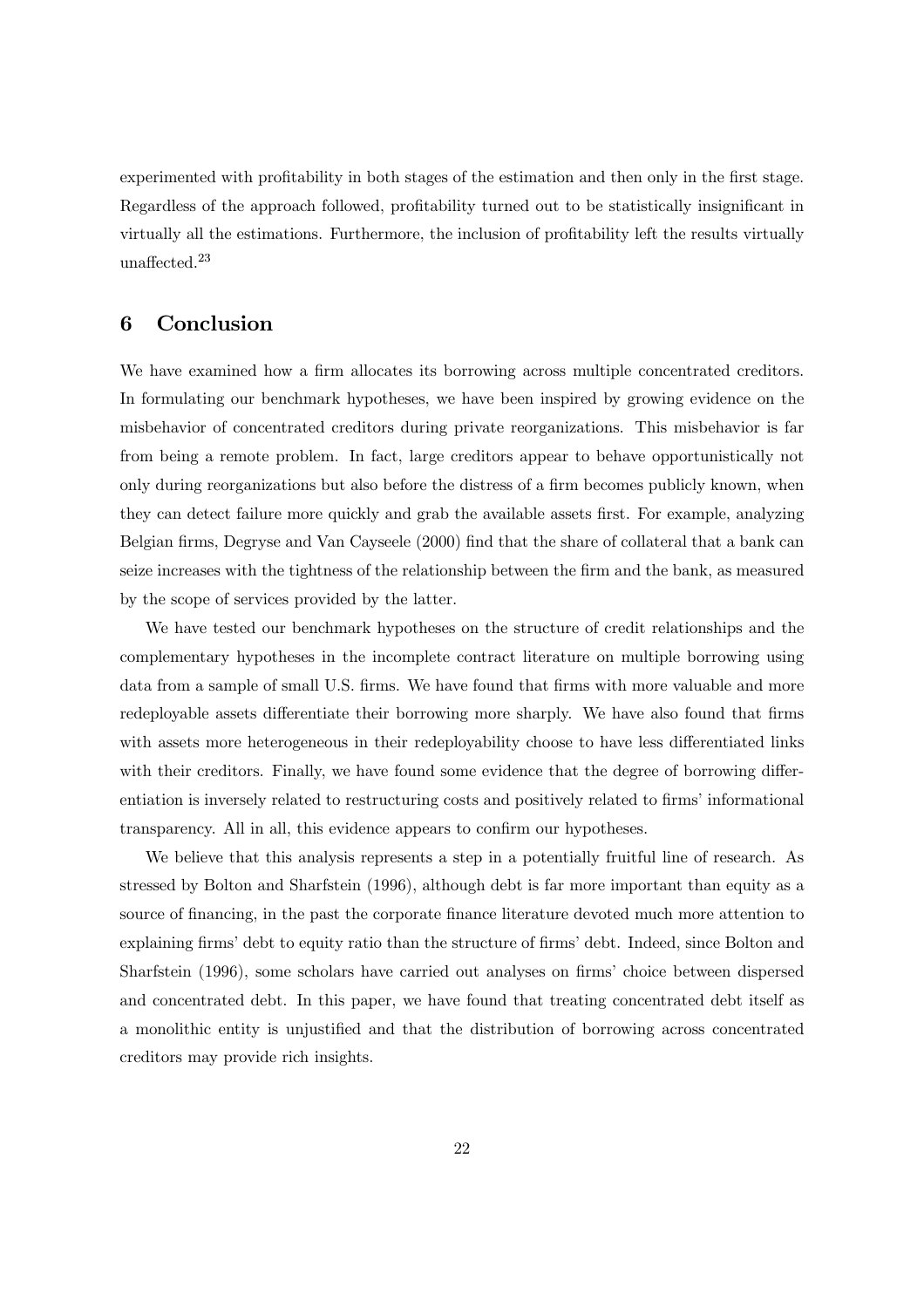#### References

Allen, F. and D. Gale (2000) "Comparing financial systems," Mit Press, Cambridge, Massachusetts.

Aoki, M. and H. Patrick (1994) eds. "The Japanese main banking system: its relevance for developing and transforming economies," Oxford University Press, Oxford.

Benmelech, E., M. J. Garmaise, and T. J. Moskowitz (2005) "Do liquidation values affect financial contracts? Evidence from commercial loan contracts and zoning regulation," Quarterly Journal of Economics 120, 3, 1121-1154.

Berger, A. and G. Udell (1995) "Relationship lending and lines of credit in small firm finance," Journal of Business 68, 3, 351-381.

Bolton, P. and D. Sharfstein (1996) "Optimal debt structure and the number of creditors," Journal of Political Economy 104, 1, 1-25.

Bris, A. and I. Welch (2005) "The optimal concentration of creditors," Journal of Finance 60, 5, 2193-2212.

Carletti, E. (2004) "The structure of bank relationships, endogenous monitoring and loan rates," Journal of Financial Intermediation 13, 1, 58-86.

Carletti, E., V. Cerasi, and S. Daltung (2005) "Multiple-bank lending: Diversification and freeriding in monitoring," mimeo, Center for Financial Studies, University of Frankfurt.

Degryse, H. and P. Van Cayseele (2000) "Relationship lending within a bank-based system: Evidence from European small business data," Journal of Financial Intermediation 9, 1, 90-109.

Detragiache, E., P. Garella and L. Guiso (2000) "Multiple versus single banking relationships: Theory and evidence," Journal of Finance 55, 3, 1133-61.

Dewatripont, M. and E. Maskin (1995) "Credit and efficiency in centralised versus decentralised markets," Review of Economic Studies, 62, 4, 541-556.

Diamond, D. (1993) "Bank loan maturity and priority when borrowers can refinance," in X. Vives and C.P.Mayer, eds., "Capital markets and financial intermediation" CEPR, Cambridge University Press.

Edwards, J. and K. P. Fisher (1994) "Banks, finance and investment in Germany" Cambridge University Press, Cambridge.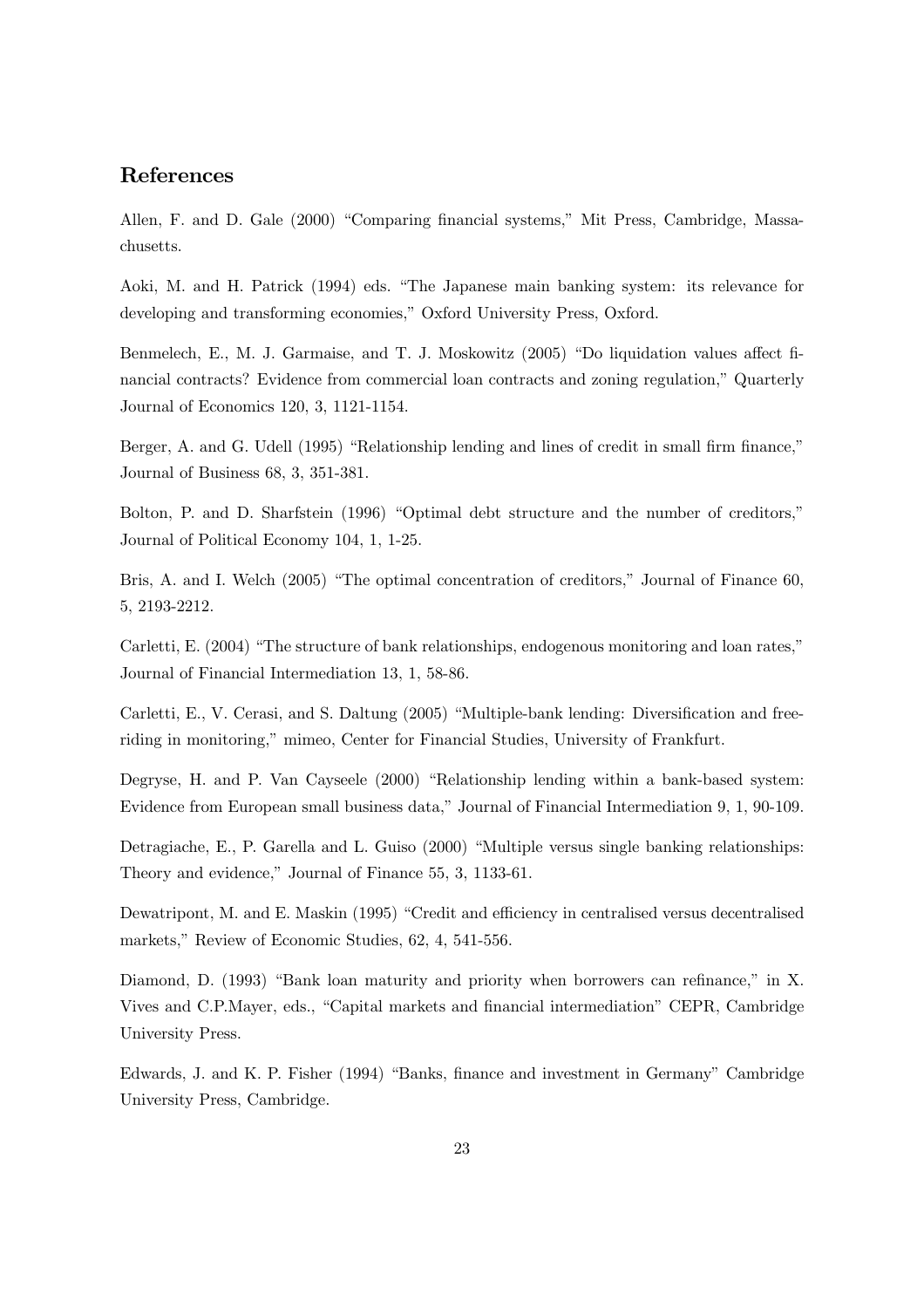Elsas, R. (2005) "Empirical determinants of relationship lending," Journal of Financial Intermediation 14, 1, 32-57.

Elsas, R., F. Heinemann, and M. Tyrell (2004) "Multiple but asymmetric bank financing: The case of relationship lending," Working Paper 141, Goethe-University Frankfurt/Main.

Fluet, C. and P. Garella (2005)"Rescheduling with many lenders," mimeo, University of Bologna.

Gilson, S., K. John, and L. Lang (1990) "Troubled debt restructurings. An empirical study of private reorganization of firms in default," Journal of Financial Economics 27, 2, 315-353.

Guiso, L. (1998) "High-tech firms and credit rationing," Journal of Economic Behavior and Organization, 35, 1, 39-59.

Guiso, L. and R. Minetti (2004) "Multiple creditors and information rights: Theory and Evidence from US firms," Cepr Working Paper 4278.

Habib, M. and D. Johnsen (1999) "The financing and redeployment of specific assets," Journal of Finance 54, 2, 693-720.

Hart, Oliver (2001) "Financial contracting," Journal of Economic Literature 34, 4, 1079-1100.

Hesley, R. and W. Strange (1991) "Agglomeration economies and urban capital markets," Journal of Urban Economics 29, 96-112.

Holmstrom, B., and J. Tirole (1997) "Financial intermediation, loanable funds and the real sector," Quarterly Journal of Economics 112, 4, 663-691.

Hubert, F. and D. Schafer (2002) "Coordination failure with multiple-source lending, the cost of protection against a powerful lender," Journal of Institutional and Theoretical Economics 58, 2, 256-262.

Khalil, F., D. Martimort, and B. Parigi (2004) "Monitoring a common agent: implications for financial contracting," Journal of Economic Theory, forthcoming.

Levmore, S. (1982) "Monitors and freeriders in commercial and corporate settings," Yale Law Journal, 92, 49-83.

Manove, M, A. J. Padilla, and M. Pagano (2001) "Collateral versus project screening: A model of lazy banks," Rand Journal of Economics 32, 4, 726-744.

Minetti, R. (2004) "The optimal nature of multiple creditors," mimeo, Michigan State University.

Ongena, S. and D. Smith (2000) "What determines the number of bank relationships? Cross-Country evidence," Journal of Financial Intermediation 9, 1, 26-56.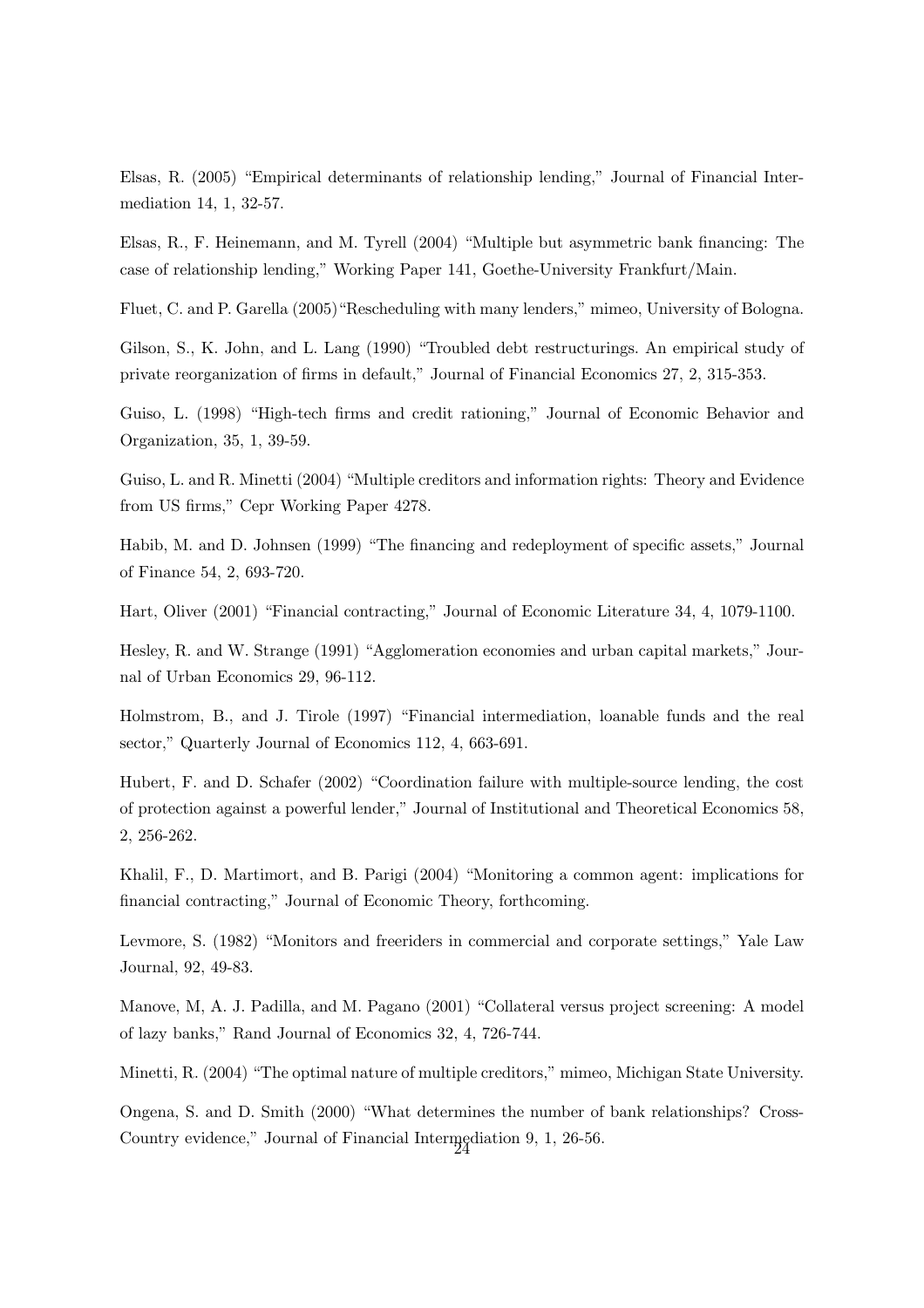Pagano, M. and T. Jappelli (1993) "Information sharing in credit markets," Journal of Finance, 48, 5, 1693-1718.

Penati, A. and L. Zingales (1997) "Efficiency and distribution in financial restructuring: the case of the Ferruzzi group," CRSP WP 466, Chicago.

Petersen, M. A. and R. Rajan (2002) "The revolution of small business lending: Does distance still matter?," Journal of Finance 57, 6, 2533-2570.

Petersen, M. A. and R. Rajan (1994) "The benefits of lending relationships: evidence from small business data," Journal of Finance 49, 1, 3-37.

Picker, R. C. (1992) "Security interests, misbehavior, and common pools," University of Chicago Law Review 59, 645-679.

Rajan, R. (1992) "Insiders and outsiders: the choice between informed and arm's length debt," Journal of Finance 47, 4, 1421-1460.

Sheard, P. (1994) "Main banks and the governance of financial distress" in Aoki, M. and H. Patrick, eds., "The Japanese main banking system: its relevance for developing and transforming economies" Oxford University Press, Oxford.

Shleifer, A. and R. Vishny (1992) "Liquidation values and debt capacity: a market equilibrium approach" Journal of Finance 47, 4, 1343-1366.

Sufi, A. (2005) Information asymmetry and financing arrangements: Evidence from syndicated loans," Journal of Finance, forthcoming.

Von Rheinbaben, J. and M. Ruckes (2004) "The number and the closeness of bank relationships," Journal of Banking & Finance 28, 7, 1597-1615.

Weiss, L. (1990) "Bankruptcy resolution: direct costs and violation of priority claims," Journal of Financial Economics 27, 2, 285-314.

Yosha, O. (1995) "Information disclosure costs and the choice of financing source," Journal of Financial Intermediation 4, 1, 3-20.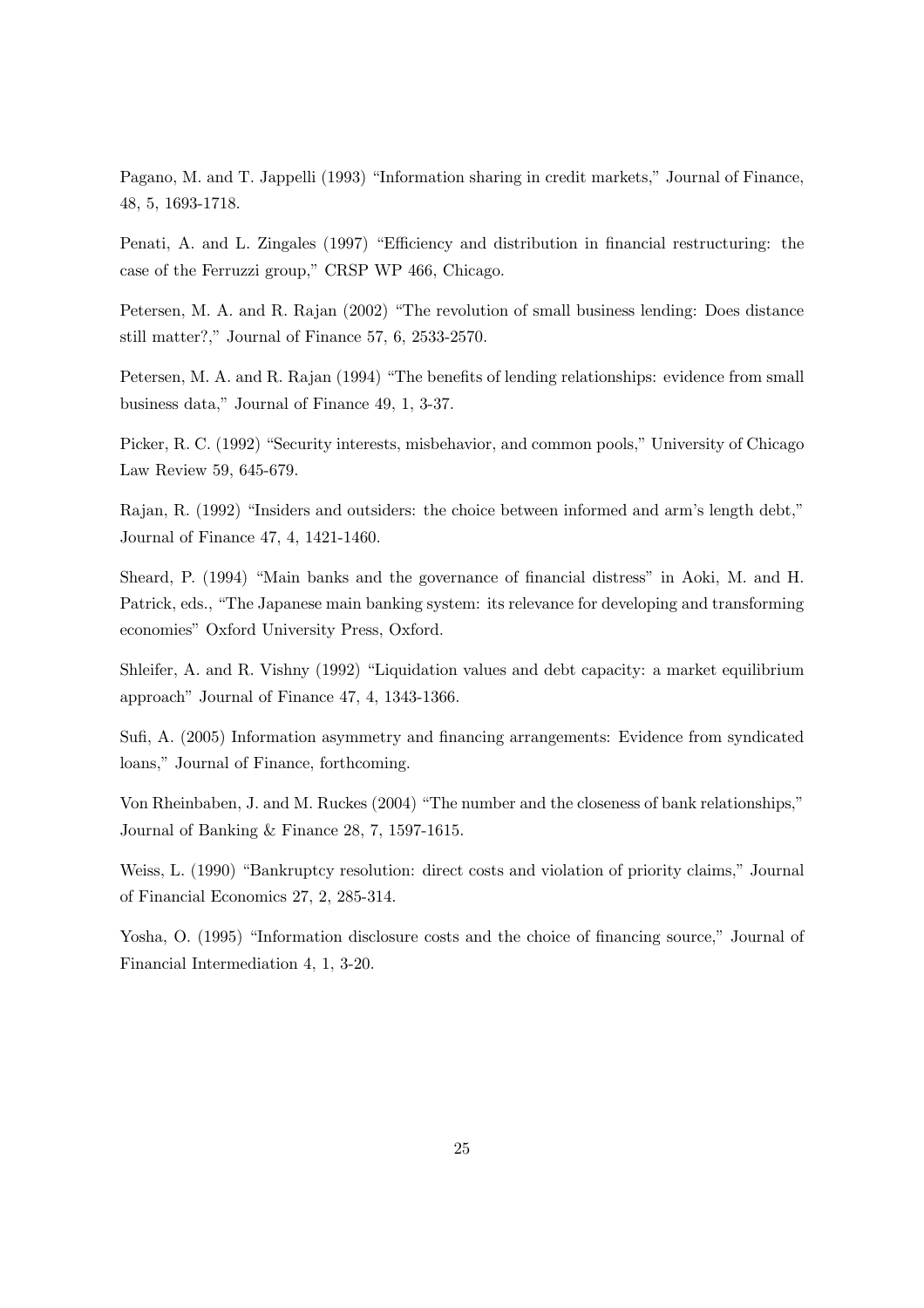**Notes**<br>Throughout the analysis, we use the term "bank" with a broad meaning, as standing for any concentrated lender or financial institution.

<sup>2</sup>Analyzing the restructuring of the Italian Ferruzzi Group (19.9 billion dollars of total indebtedness), Penati and Zingales (1997) find that the bank restructuring committee gained a net Lit. 1,952 billion (\$1.3 billion) from the (reorganization) plan with respect to an equally feasible break-up alternative and argue that, during private reorganizations, "...the desire to increase their payoff leads the "controlling" creditors to choices that are inefficient (p. 29)". Analyzing lenders' practice in the United States, Picker (1992, p. 657) writes "Creditors fear their fellow creditors. When the going gets tough, the tough creditor gets going: aggressive creditors seek payment of their claims in full from the failing debtor with the hope of avoiding the pro rata payment regime that would otherwise apply in bankruptcy". Sheard (1994) argues that this type of opportunistic behavior extends to Japanese main banks that frequently intervene in the reorganization of distressed firms but then force the firms into bankruptcy after securing their own claims.

<sup>3</sup>Holmstrom and Tirole (1997) develop a model where the larger the amount of credit a lender grants to a firm, the higher its incentive to acquire information on the firm.

<sup>4</sup>In fact, a substantial amount of the information a lender acquires about a firm comes through its operations with the firm. Observing how a credit line evolves, whether a ceiling is exceeded and how often, whether installments on loans are regularly paid etc., conveys excellent information on the financial and economic condition of a firm. This is also consistent: i) with banks' practice of computing "internal scores", that is scores based on information derived solely from how the credit relation evolves; ii) with the existence of Credit Registers, i.e. devices through which banks share some of the information they obtain from a relationship with a firm. Credit Registers make sense only if relations are continuously started over (e.g., because of high geographical mobility, as shown by Pagano and Jappelli, 1993) or because borrowers engage in multiple relationships so that each lender has partial information on its customers. However, since information is only partially shared, lenders will continue to have different information even when a Credit Register is available.

<sup>5</sup>For a detailed analysis of the costs and benefits of credit relationships when contracts are incomplete, see, e.g., chapter 10 in Allen and Gale (2000).

<sup>6</sup>The paper also shares some features with the empirical analyses on corporate reorganizations (see, e.g., Gilson, John and Lang, 1990, and Weiss, 1990).

<sup>7</sup>The analysis is robust to specifying that the firm establishes credit relationships sequentially rather than simultaneously. In fact, the bargaining power of a bank when contracting upon the firm's assets is related only to its share of financing, regardless of when the credit relationship starts.

<sup>8</sup>In this aspect, the model shares some features with the analysis of Manove, Padilla, and Pagano (2001) where the presence of sufficient collateral can discourage a bank from screening a project and, hence, induce the continuation of bad projects.

<sup>9</sup>In Minetti (2004) and Guiso and Minetti (2004), a bank's bargaining power in asset seizure and its reorganization cost are proportional to its share of financing. This implies that the firm derives no benefit from having multiple credit relationships in terms of competition among banks at an interim stage of the project (as instead it happens in the hold-up literature -see Rajan (1992) and Section 2.2 in this paper for more).

<sup>10</sup>Focussing on dispersed debt, Bris and Welch (2005) develop a model in which the larger the number of creditors the higher creditors' incentive to free ride on each other. Bris and Welch (2005) focus on problems of team free-riding among dispersed creditors, i.e. "very small creditors that may not find it worthwhile to register" (p. 21). This paper focuses instead on concentrated creditors, such as banks.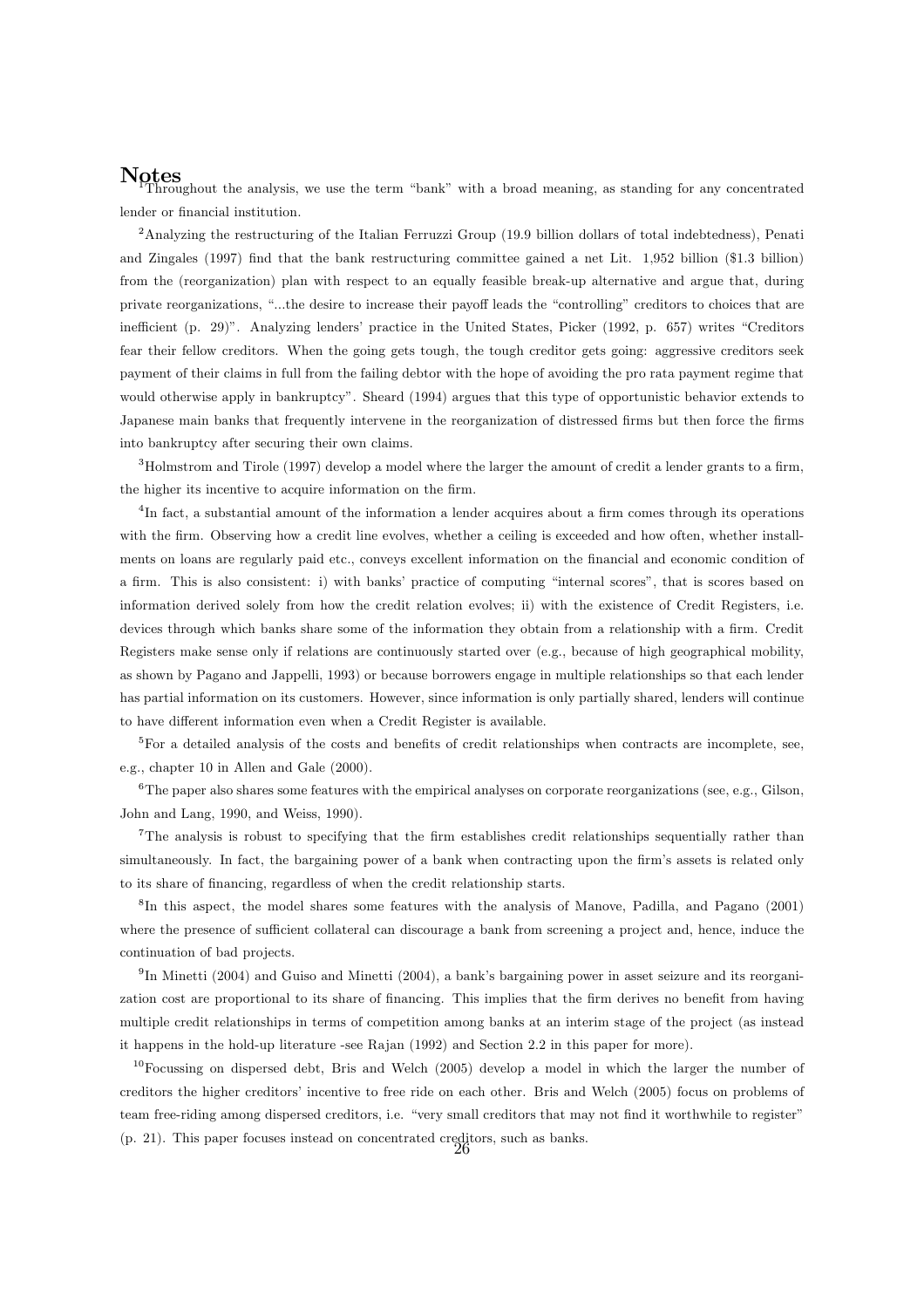<sup>11</sup>For an analysis of lenders' monitoring in a more abstract setting, see Khalil, Martimort, and Parigi (2004).

 $12$ Two other studies are worth mentioning. Fluet and Garella (2005) study a model with multiple lenders with different information and focus on the possibly imperfect aggregation of information. In their model, a firm borrows from multiple lenders and at the liquidation/continuation stage a non-informed lender can choose to continue only because it knows that its mistake can be corrected by a better informed lender. Detragiaghe, Garella and Guiso (2000) develop a model where a firm may borrow from multiple banks to insure itself against negative liquidity shocks hitting its main bank (and the consequent contraction of credit). The only determinant of the number of banks that is not already accounted for in other theories is the degree of fragility of the main bank. However, in order to test its impact on the number of creditors, one would need matched bank-firm data, which we lack.

 $13$ We dropped a few observations with exceedingly high ( $>2.84$ e07 current dollars) and exceedingly low assets  $\langle$  <270 current dollars). These firms are clear outliers.

<sup>14</sup>Another possible reason for which small firms better fit our analysis is that their stakeholders could be relatively unsophisticated and, hence, unable to contrast the misconduct of concentrated creditors. For example, the trade creditors of small firms are often themselves small firms.

<sup>15</sup>Categories of loans include: credit lines, leases, mortgages, motor vehicle loans, equipment loans, and other loans.

<sup>16</sup>The number of observations on which the co-movement measure is based varies with industry; the mean is 7,292, the lowest 402. Note also that the NSSBF requests each firm to provide a unique SIC code to classify the firm's activities. Being very small businesses, it is unlikely that these firms operate in more than one industry at least when a two-digit classification is used, as we do.

<sup>17</sup>MGM predict that firms located in rural areas have more incentives to borrow from more than one bank. Interestingly, this prediction is the opposite of what one would derive from the argument that in rural areas the offer of financial services is more limited than in cities.

<sup>18</sup>If we focus on the first-stage regression, MGM predict that firms with more than one site borrow from more than one bank. In principle, one could argue that this is because a firm wants to minimize the distance between plants and creditors. In particular, a firm with multiple plants could have an advantage in borrowing from multiple creditors, each close to a plant and with particular expertise in assessing production in that plant. However, Petersen and Rajan (2002) find that, at least for U.S. firms, thanks to computers and communication equipment, hard information about a firm is now also available at a distance, and distance itself has become a far less important factor than in the past.

<sup>19</sup>Written records include tax records and financial statements.

<sup>20</sup>We rely only on the 1998 data because data for 1993 - which could match the first wave of the NSSBF - had several missing observations. However, for the industries where the information is available for both years we found a positive and high correlation coefficient between the indicator in the two years, suggesting a fairly stable pattern of R&D intensity across industries.

<sup>21</sup>Moreover, the financing of some assets could exhibit some indivisibility and this could bias the results towards concentrated funding. If present, these indivisibilities are likely to be relatively more important for firms with a small volume of activity and to be negligible for bigger firms. This suggests dropping very small firms.

<sup>22</sup>For a more thorough discussion on the correlation between firm size and number of lenders, see Detragiache, Garella, and Guiso (2000). The positive correlation between the probability of differentiated funding and asset value could also stem from financial imperfections and supply side eects. In particular, if some minimum collateral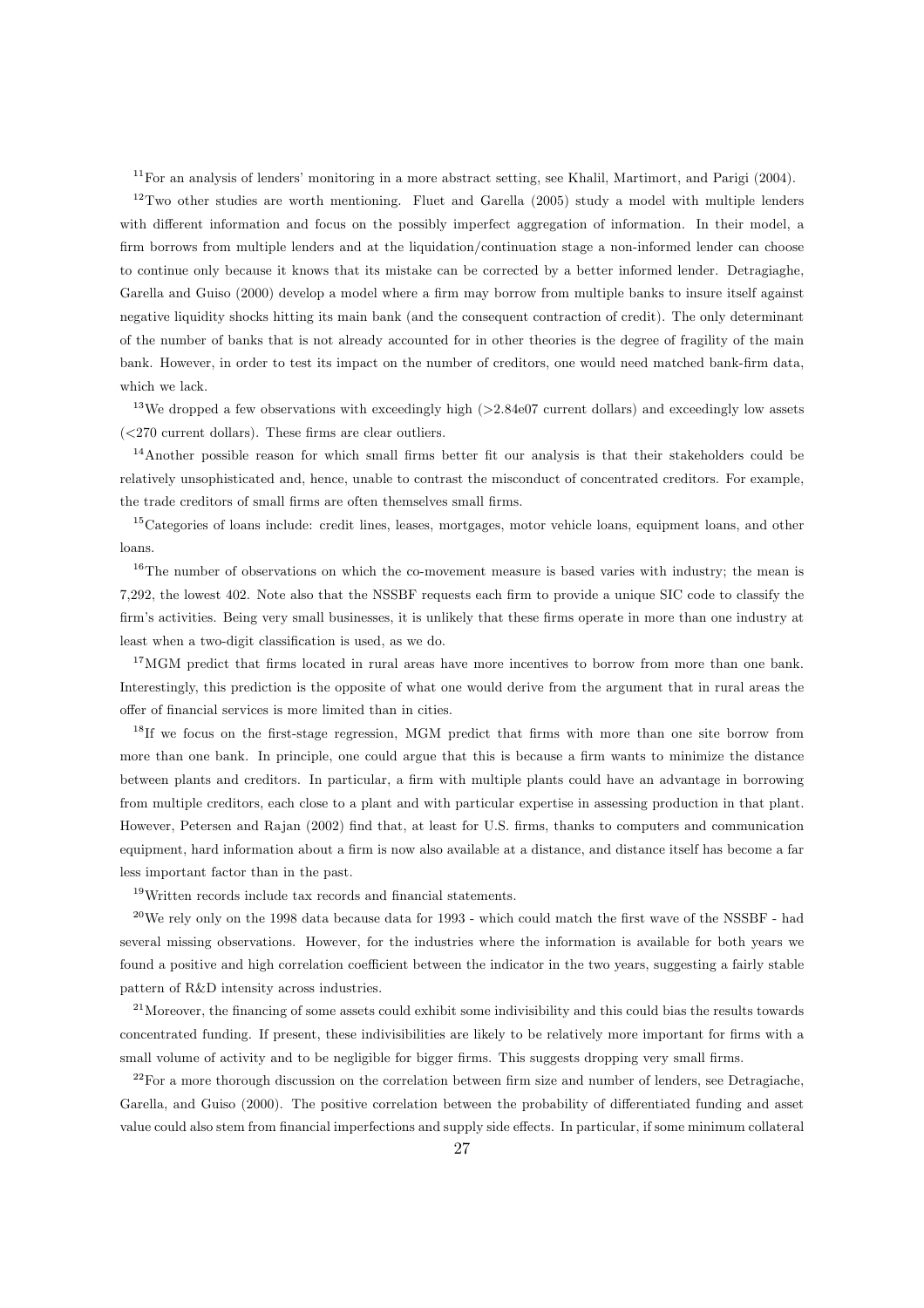is required, a firm with low asset value could be unable to borrow from more than one bank.

 $^{23}$ Two further issues are worth discussion. The first is the persistence of the debt structure. The cross-sectional nature of the NSSBF data does not allow us to investigate (exploit) possible time variation in the structure of credit relationships. However, to have a feeling about this, we considered data from the "VIII Indagine sulle Imprese Manufatturiere", a survey of small and medium sized manufacturing firms conducted by the Italian banking group Capitalia in 2001. This survey reveals that the bank with the largest share of financing tends to be the same for many years (on average 17). This suggests high stability in the shares of borrowing across lenders, thus implying that most variation is likely to be cross sectional. The second issue is the role of collateral. The analysis in MGM especially applies to free assets, that is assets that do not secure any loan in particular. The NSSBF data do not report the value of collateral so that we cannot measure the percentage of free assets. However, the mean share of collateralized loans is below 55%. This suggests that many creditors are not secured by collateral and may have an incentive to try and seize free assets. Moreover, for secured lenders the face value of debt may well exceed the collateral value so that these lenders may also have the incentive to seize free assets. Finally, even making the implausible assumption that for all the collateralized loans the value of collateral equals the face value of debt, debt is only a fraction of the assets of a firm implying that a significant portion of a firm's assets do not secure any loan in particular.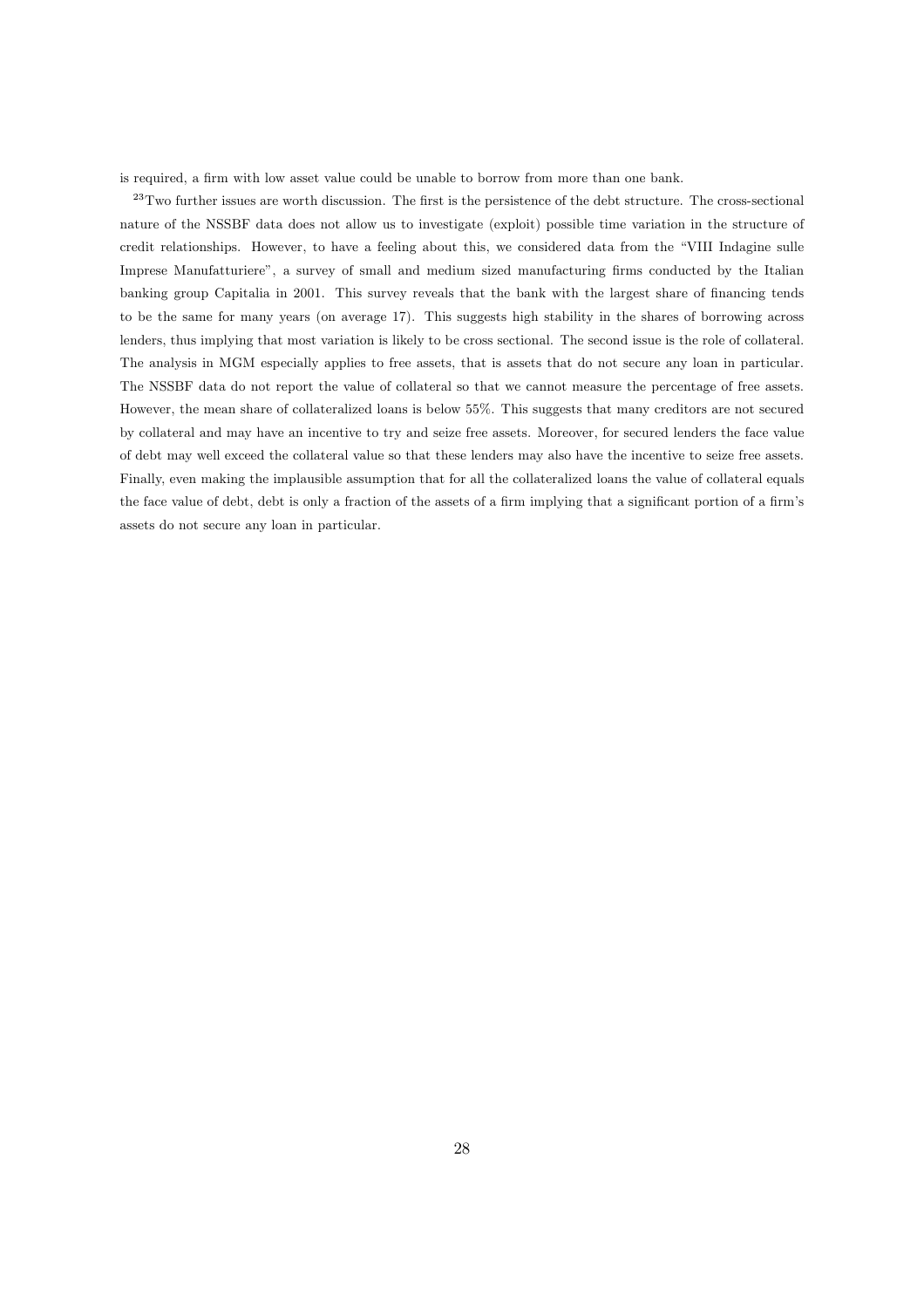#### Table 1: Structure of Credit Relationships

The table summarizes the structure of lending relations for the U.S. firms in the pooled 1993 and 1998 waves of the National Survey of Small Business Finance conducted by the Board of Governors of the Federal Reserve System and the Small Business Administration. The second column reports the share of firms in the sample that have n  $(=0, 1, 2, 3, >3)$  lenders. Columns 3-6 report the share of loans granted by each lender ranked from highest to lowest. Columns 7-9 report the F-values for a test of the equality between the shares of loans granted by two different lenders (first and second in column 7, first and third in column 8, second and third in column 9).

| Number of    | Share of firms   | Share of loans       |       |       |                                      |            |            |            |
|--------------|------------------|----------------------|-------|-------|--------------------------------------|------------|------------|------------|
| lenders      | with $n$ lenders | from $x^{th}$ lender |       |       | $F$ -test for equal borrowing shares |            |            |            |
|              |                  | lst                  | 2nd   | 3rd   | other                                | 1st vs 2nd | 1st vs 3rd | 2nd vs 3rd |
| No lenders   | 0.334            |                      |       |       |                                      |            |            |            |
| One          | 0.339            | 1.00                 |       |       |                                      |            |            |            |
| Two          | 0.180            | 0.765                | 0.235 |       |                                      | 478.44     |            |            |
| Three        | 0.080            | 0.651                | 0.181 | 0.168 |                                      | 701.75     | 1,352.05   | 135.92     |
| Four or more | 0.067            | 0.538                | 0.174 | 0.065 | 0.229                                | 849.30     | 1,212.28   | 193.50     |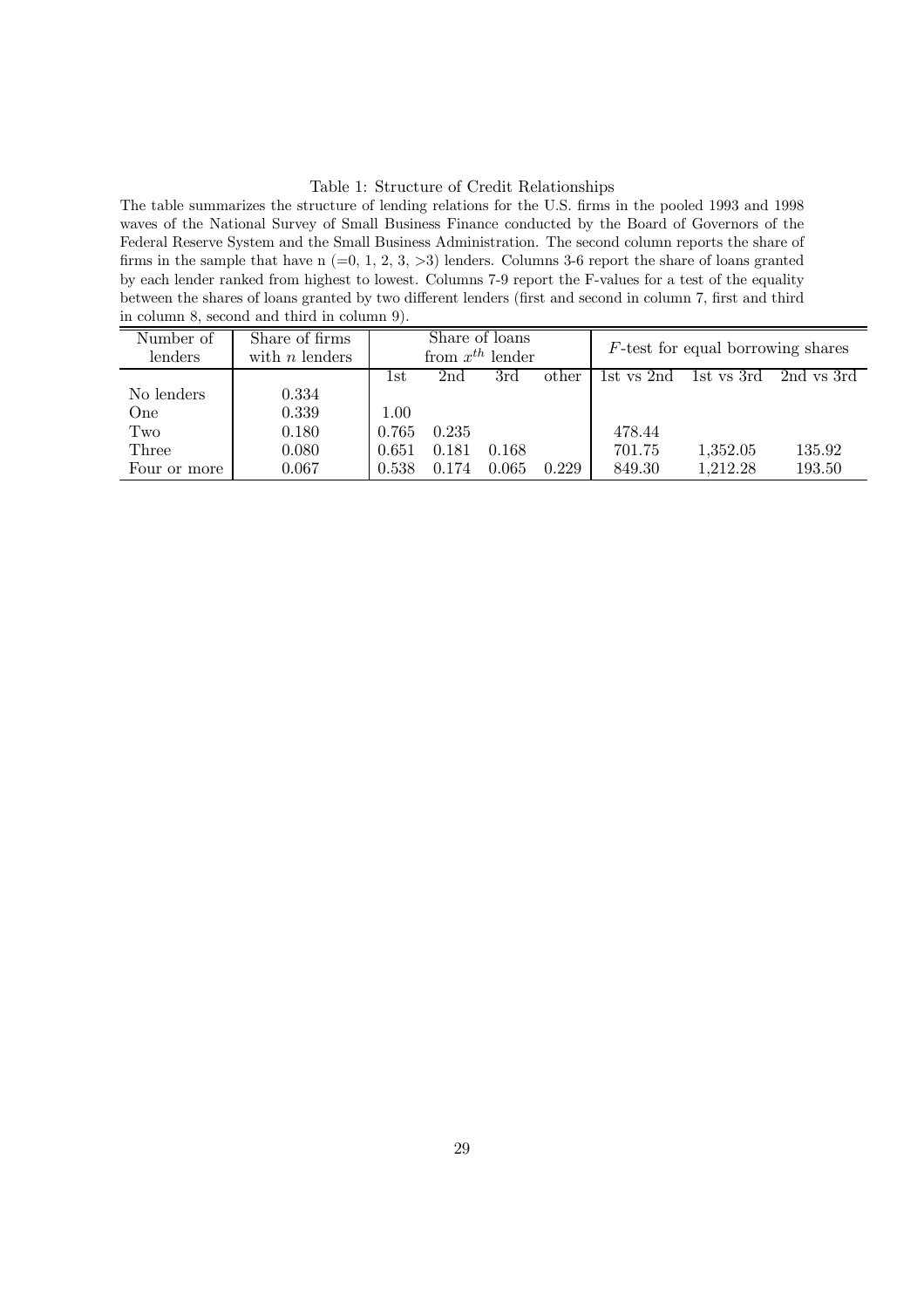#### Table 2: Expected Signs of the Effect of the Explanatory Variables

For the theories in Section 2 of the paper, the table summarizes the expected effects of the explanatory variables used in estimation on the decision to rely on differentiated borrowing (i.e. borrow from multiple lenders, the extensive margin) and on the extent of differentiation conditional on differentiating (the intensive margin). In the probability of differentiation the dependent variable is an indicator variable equal to 1 if the firm has more than one lender. In the degree of differentiation the dependent variable is the degree of concentration of the loans obtained from the firm's multiple lenders, as measured by the Herfindahl-Hirschman Index. "MGM" refers to the analysis in Minetti (2004) and Guiso and Minetti (2004); "SBC" refers to the soft budget constraint literature, especially Bolton and Sharfstein (1996); "Hold-up" refers to the literature on the hold-up issue, especially Rajan (1992) and Hubert and Shafer (2002) for the probability of differentiated borrowing and Elsas, Heinemann, and Tyrell (2004) for the degree of differentiation; "Monitor." refers to the literature on banks' monitoring, especially Carletti (2004) and Carletti, Cerasi and Daltung (2005) for the probability of dierentiation and Holmstrom and Tirole (1997) for its degree; "Secrecy" refers to the literature on secrecy and innovation, especially Von Rheinbanen and Ruckes (2004) and Yosha (1995).

|                 | Effect on |                                |         |                     |                 |          |                 |  |  |
|-----------------|-----------|--------------------------------|---------|---------------------|-----------------|----------|-----------------|--|--|
| Variable        |           |                                |         | Degree of Borrowing |                 |          |                 |  |  |
|                 |           | Probability of Differentiation |         |                     |                 |          | Differentiation |  |  |
|                 | MGM       | SBC                            | Hold-up | MGM                 | Hold-up         | Monitor. |                 |  |  |
| Firm Quality    |           |                                |         |                     | $^{\mathrm{+}}$ |          |                 |  |  |
| Asset Value     |           |                                |         |                     |                 | $^+$     |                 |  |  |
| Asset Liquidity |           |                                |         |                     |                 |          |                 |  |  |
| Asset Heterog.  |           |                                |         |                     |                 |          |                 |  |  |
| Transparency    |           |                                |         |                     |                 |          |                 |  |  |
| Monitor. Costs  |           |                                |         |                     |                 |          |                 |  |  |
| Restruct. Costs |           |                                |         |                     |                 |          |                 |  |  |
| Innovativeness  |           |                                |         |                     |                 |          |                 |  |  |

Table 3: Measurement of the Explanatory Variables The table lists the proxies used in the empirical analysis to measure the variables in Table 2.

| $\text{Variable}$        | Proxies                                              |
|--------------------------|------------------------------------------------------|
| Firm Quality             | Business and Personal Delinquency, Bankruptcy        |
| Asset Value              | Asset Value                                          |
| Asset Liquidity          | Comovement, Rural Location, Share Illiquid Assets    |
| Asset Heterogeneity      | One Site Dummy, Number of Suppliers                  |
| Information Transparency | Size, Age, Credit Card, Records                      |
| Monitoring Costs         | Region (Bank Employees)/Loans                        |
| Restructuring Costs      | Average Length of Relations, Ownership Concentration |
| Firm Innovativeness      | Sector R&D/Sales                                     |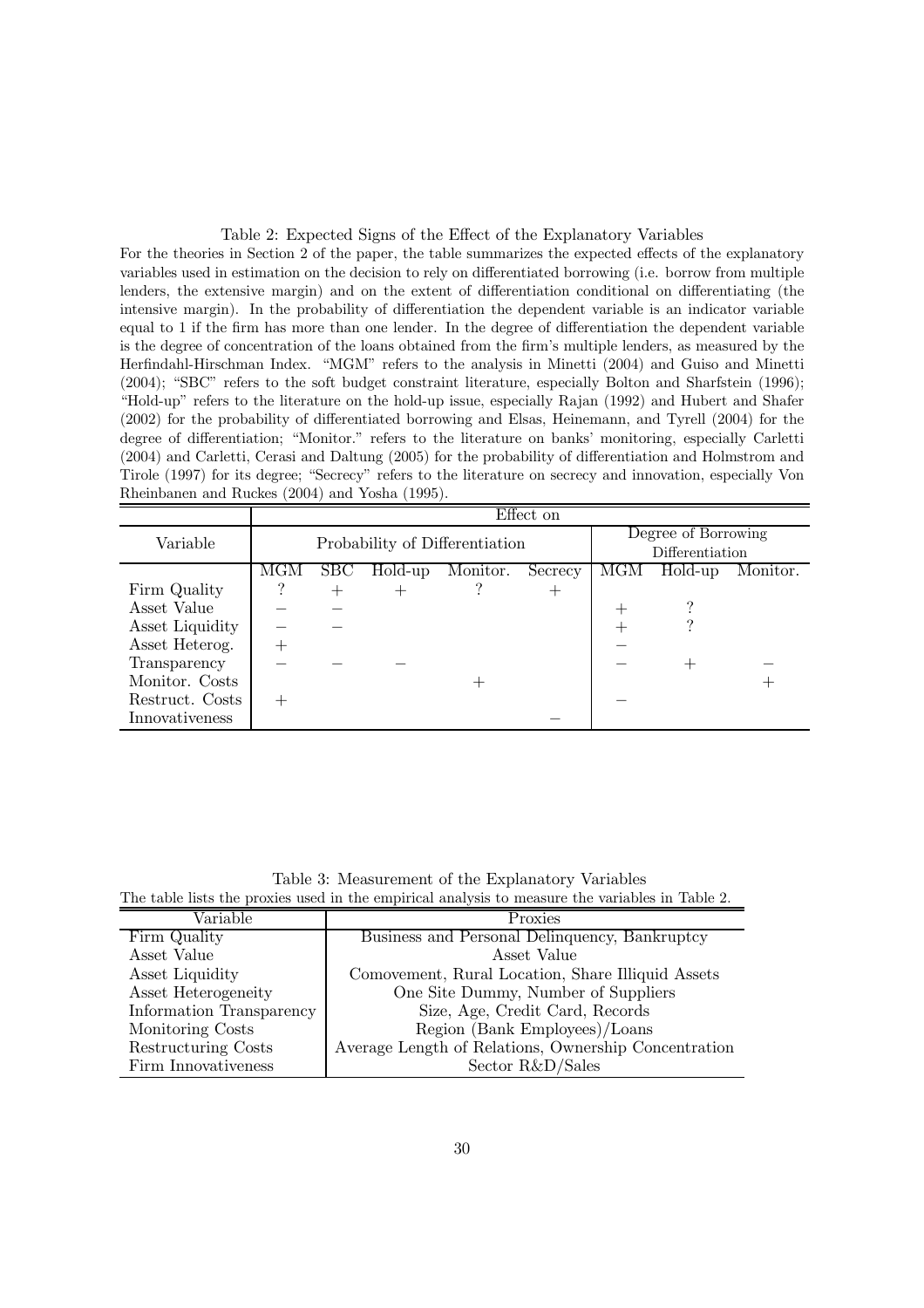#### Table 4: Descriptive Statistics

The table reports summary statistics for the variables used in estimation. Panel A refers to the whole sample; Panel B to the sample of firms with at least one lender. In each panel, the second column reports the mean of the variables while columns three to five report the quartiles of the distribution. Loans concentration is measured by the Herfindahl-Hirschman Index. Assets and sales are in current dollars. Rural location, one site, bankruptcy, records, and credit card are dummies taking the value of one if the firm has the specified characteristic. The length of relations is expressed in months. Main owner share is the share of equity held by the principal owner (in percentage). Business (personal) delinquency is a variable taking the value of 0,1,2,3 if the firm has been delinquent on business (personal) obligations zero, one, two, three or more times, respectively. Age is expressed in years from the foundation. Monitoring costs is the ratio (bank employees)/loans in the census region. R&D is the ratio  $(R&D$  expenditures)/sales in the sector.

| Variable                                          | Panel A: All firms |                  |                |                |  |
|---------------------------------------------------|--------------------|------------------|----------------|----------------|--|
|                                                   | Mean               | 25%              | 50%            | 75%            |  |
| Loans concentration                               | 0.813              | 0.580            | 1              | 1              |  |
| $\operatorname{Assets}$                           | 1,243,267          | 28,000           | 127,040        | 731,966        |  |
| Comovement                                        | 0.051              | 0.019            | 0.037          | 0.078          |  |
| Rural location                                    |                    | $\overline{0}$   | $\theta$       | 1              |  |
| Illiquid assets (share)                           | 0.383              | 0.08             | 0.333          | 0.645          |  |
| N. employees                                      | 29.870             | $\overline{2}$   | 6              | 27             |  |
| N. suppliers/sales                                | 8.01e-05           | 3.16e-06         | $1.61e-05$     | 0.000496       |  |
| One site                                          |                    | $\theta$         | $\mathbf{1}$   | 1              |  |
| Length of Relations                               | 84.414             | 32               | 60             | 112            |  |
| Main owner share $(\%)$                           | 77.631             | 50               | 100            | 100            |  |
| Age                                               | 14.948             | 6                | 12             | 20             |  |
| Credit Card                                       |                    | $\Omega$         | 1              | 1              |  |
| Records                                           |                    | $\mathbf{1}$     | $\mathbf{1}$   | 1              |  |
| Monitor. Costs                                    | 0.00678            | 0.0057           | 0.0068         | 0.0071         |  |
| R&D                                               | 0.0427             | 0.0075           | 0.0302         | 0.0637         |  |
| Business delinquency                              | 0.402              | $\theta$         | $\overline{0}$ | $\overline{0}$ |  |
| Personal delinquency                              | 0.330              | $\theta$         | $\theta$       | $\theta$       |  |
| Bankruptcy                                        | 0.027              | $\theta$         | $\theta$       | $\theta$       |  |
| Panel B: Firms with at least 1 lender<br>Variable |                    |                  |                |                |  |
|                                                   |                    |                  |                |                |  |
|                                                   | Mean               | 25%              | 50%            | 75%            |  |
| Loans concentration                               | 0.813              | 0.580            | 1              | 1              |  |
| Assets                                            | 1,732,056          | 62,959           | 273,658        | 1,492,000      |  |
| Comovement                                        | 0.053              | 0.02             | 0.037          | 0.08           |  |
| Rural location                                    |                    | $\Omega$         | $\theta$       | 0              |  |
| Illiquid assets                                   | 0.403              | 0.12             | 0.359          | 0.662          |  |
| N. employees                                      | 39.790             | $\overline{4}$   | 10             | 50             |  |
| N. suppliers/sales                                | 5.96e-05           | 4.41e-06         | $1.52e-05$     | 4.17e-05       |  |
| One site                                          |                    | $\overline{0}$   | $\mathbf{1}$   | $\mathbf 1$    |  |
| Length of Relations                               | 84.414             | 32               | 60             | 112            |  |
| Main owner share $(\%)$                           | 74.081             | 50               | 92             | 100            |  |
| Age                                               | 15.212             | 6                | 12             | 20             |  |
| Credit Card                                       |                    | $\theta$         | $\overline{0}$ | 1              |  |
| Records                                           |                    | $\mathbf{1}$     | $\mathbf{1}$   | 1              |  |
| Monitoring Costs                                  | 0.00677            | 0.0057           | 0.0068         | 0.0071         |  |
| R&D                                               | 0.0414             | 0.0075           | 0.0302         | 0.0637         |  |
| Business delinquency                              | 0.458              | $\boldsymbol{0}$ | $\overline{0}$ | 0              |  |
| Personal delinquency                              | 0.367              | $\Omega$         | $\overline{0}$ | $\overline{0}$ |  |
| Bankruptcy                                        | 0.025              | $\overline{0}$   | $\overline{0}$ | $\overline{0}$ |  |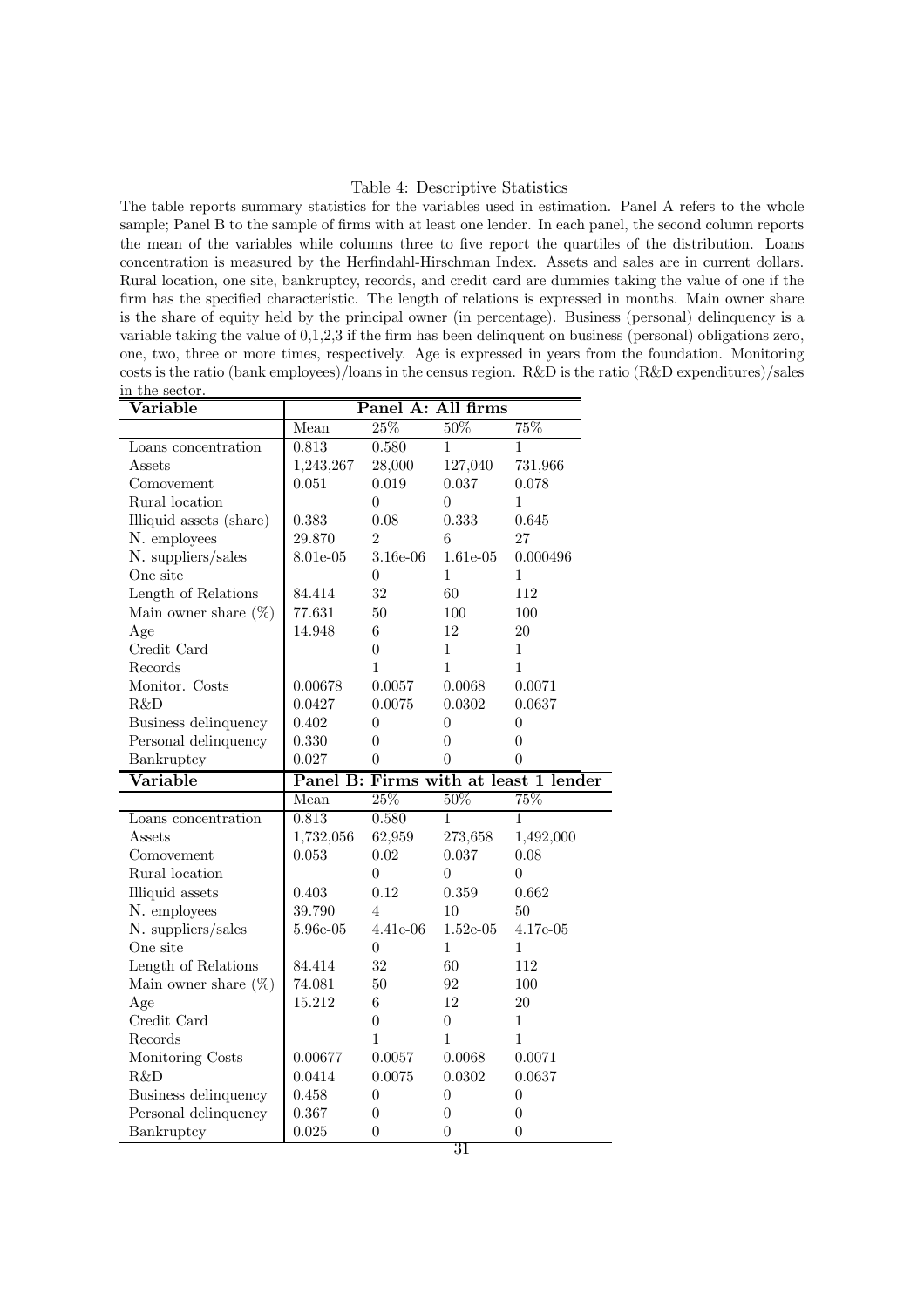#### Table 5: Estimating the Choice of Multiple Borrowing and the Degree of Differentiation

The table reports estimation results for the subsample of firms with up to two lenders; firms with 5 or less employees are excluded. In each panel, the first column reports estimates for the first-stage probit for the decision to borrow from differentiated sources; the second column reports the estimates for the second-stage decision of the degree of differentiation. In the probit, the dependent variable is an indicator variable equal to 1 if the firm borrows from more than one lender. In the intensive margin, the dependent variable is the degree of concentration of the loans obtained from the firm's multiple lenders, as measured by the Herfindahl-Hirschman Index. Assets are in current dollars. Rural location, one site, bankruptcy, records, and credit card are dummies taking the value of one if the firm has the specified characteristic. The length of relations is expressed in months. Main owner share is the share of equity held by the principal owner (in percentage). Business (personal) delinquency is a variable taking the value of 0,1,2,3 if the firm has been delinquent on business (personal) obligations zero, one, two, three or more times, respectively. Age is expressed in years from the foundation. Monitoring costs is the ratio (bank employees)/loans in the census region. R&D is the ratio (R&D expenditures)/sales in the sector. t-values are in parenthesis. All regressions include a constant term and a dummy for 1998; \*\*\*, \*\*, \* denote significance at 1%, 5% and 10%.

|                          | Panel A               |                         | Panel B                |                         | Panel C                 |                         |
|--------------------------|-----------------------|-------------------------|------------------------|-------------------------|-------------------------|-------------------------|
|                          | Prob.                 | Degree of               | Prob.                  | Degree of               | Prob.                   | Degree of               |
| Firm quality             | of different.         | different.              | of different.          | different.              | of different.           | different.              |
| <b>Business</b>          |                       |                         |                        |                         |                         |                         |
| delinquency              | $0.057*$<br>(1.90)    |                         | $0.058*$<br>(1.91)     |                         | 0.046<br>(1.47)         |                         |
| Personal                 | $0.087**$             |                         | $0.088**$              |                         | $0.077**$               |                         |
| delinquency              | (2.49)                |                         | (2.51)                 |                         | (2.13)                  |                         |
| Bankruptcy               | $-0.012$<br>$(-0.07)$ |                         | 0.073<br>(0.04)        |                         | $-0.030$<br>$(-0.16)$   |                         |
| Asset value (log)        | $0.051**$<br>(2.52)   | $0.023***$<br>(4.97)    | $0.048**$<br>(2.37)    | $0.022***$<br>(4.87)    | $0.048**$<br>(2.27)     | $0.019***$<br>(3.92)    |
| Asset liquidity          |                       |                         |                        |                         |                         |                         |
| Comovement               | $1.137*$<br>(1.69)    | $-0.329**$<br>$(-2.28)$ | $1.196*$<br>(1.78)     | $-0.331**$<br>$(-2.29)$ | 1.200<br>(1.56)         | $-0.317*$<br>$(-1.90)$  |
| Rural Location           | 0.046<br>(0.75)       | $-0.026**$              | 0.046<br>(0.74)        | $-0.028**$              | 0.030<br>(0.47)         | $-0.027**$              |
| <b>Illiquid Assets</b>   | 0.085                 | $(-2.00)$<br>$-0.039*$  | 0.102                  | $(-2.13)$<br>$-0.038*$  | 0.128                   | $(-2.00)$<br>$-0.059**$ |
| Log(Employes)            | (0.92)<br>$0.057*$    | $(-1.93)$<br>0.009      | (1.09)<br>$0.057*$     | $(-1.84)$<br>0.009      | (1.28)<br>$0.061*$      | $(-2.66)$<br>0.010      |
|                          | (1.77)                | (1.33)                  | (1.76)                 | (1.37)                  | (1.82)                  | (1.43)                  |
| Asset heter.<br>One Site | $-0.103*$             | $0.024*$                | $-0.106*$              | $0.024*$                | $-0.114*$               | 0.021                   |
|                          | $(-1.75)$             | (1.90)                  | $(-1.79)$              | (1.88)                  | $(-1.86)$               | (1.59)                  |
| Restruct. Costs          |                       |                         |                        |                         |                         |                         |
| Length of<br>Relations   | $-0.002***$           | $-0.8e - 0.4$           | $-0.002***$            | $-0.9e-0.4$             | $-0.002***$             | $-0.1e-03$              |
| Main Owner               | $(-6.21)$             | $(-0.77)$               | $(-6.15)$              | $(-0.84)$               | $(-5.63)$               | $(-1.32)$               |
| Share                    | $0.002**$<br>(2.11)   | $0.2e - 0.4$<br>(0.07)  | $0.002**$<br>(2.06)    | $0.5e - 04$<br>(0.21)   | $0.002**$<br>(1.96)     | $0.3e - 0.4$<br>(0.12)  |
| Transparency             |                       |                         |                        |                         |                         |                         |
| Credit Card              |                       |                         | $-0.106*$<br>$(-1.93)$ | $-0.001$<br>$(-0.08)$   | $-0.092$<br>$(-1.62)$   | $-0.003$<br>$(-0.22)$   |
| Records                  |                       |                         | 0.021<br>(0.22)        | $0.047**$<br>(2.23)     | 0.012<br>(0.12)         | $0.041*$<br>(1.92)      |
| Age                      |                       |                         |                        |                         | $-0.4e-03$<br>$(-0.17)$ | $0.8e-0.3$<br>(1.59)    |
| Monitoring               |                       |                         |                        |                         | $-0.032$                | $-5.556$                |
| Costs                    |                       |                         |                        |                         | $(-0.00)$               | $(-1.39)$               |
| R&D                      |                       |                         |                        |                         | 0.090<br>(0.12)         | $-0.028$<br>$(-0.17)$   |
| N. obs.                  | 2,302                 |                         | 2,302                  |                         | 2154                    |                         |
| N. uncensored            | 913                   | $\overline{\circ}$      | 913                    |                         | 859                     |                         |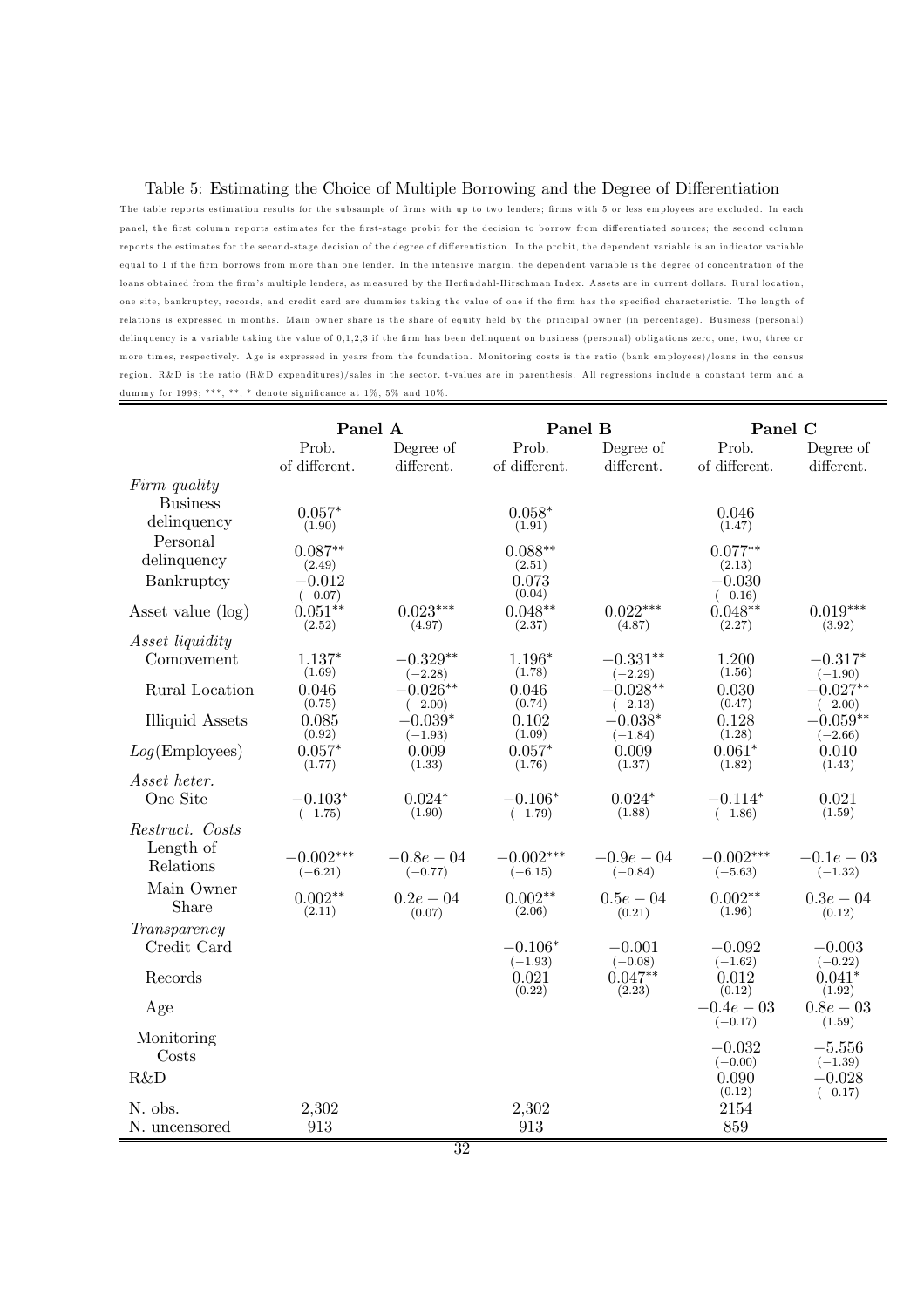#### Table 6: Robustness. Including Firms with more than Two Lenders and Very Small Firms

The table reports estimation results for firms with at least one lender, excluding firms with 5 or less employees (Panel A); estimation results for firm s with up to two lenders including the very small businesses (Panel B); estim ation results for firms with at least one lender including the very sm all businesses (Panel C). In each panel, the first column reports estimates for the first-stage probit for the decision to borrow from differentiated sources; the second column reports the estimates for the second-stage decision of the degree of differentiation. In the probit, the dependent variable is an indicator variable equal to 1 if the firm borrows from more than one lender. In the intensive margin, the dependent variable is the degree of concentration of the loans obtained from the firm's multiple lenders, as measured by the Herfindahl-Hirschm an Index. Assets are in current dollars. Rural location, one site, bankruptcy, records, and credit card are dummies taking the value of one if the firm has the specified characteristic. The length of relations is expressed in months. Main owner share is the share of equity held by the principal owner (in percentage). Business (personal) delinquency is a variable taking the value of 0,1,2,3 if the firm has been delinquent on business (personal) obligations zero, one, two, three or more times, respectively. Age is expressed in years from the foundation. Monitoring costs is the ratio (bank em ployees)/loans in the census region. R&D is the ratio (R&D expenditures)/sales in the sector. t-values are in parenthesis. All regressions include a constant term and a dummy for 1998; \*\*\*, \*\*, \* denote significance at 1%, 5% and 10%.

|                                 | Panel A                 |                         |                         | Panel B                 | Panel C                  |                        |
|---------------------------------|-------------------------|-------------------------|-------------------------|-------------------------|--------------------------|------------------------|
|                                 | Prob.                   | Degree of               | Prob.                   | Degree of               | Prob.                    | Degree of              |
|                                 | of differ.              | different.              | of differ.              | different.              | of differ.               | different.             |
| Firm quality<br><b>Business</b> |                         |                         |                         |                         |                          |                        |
| delinquency                     | $0.076***$<br>(2.73)    |                         | $0.048*$<br>(1.76)      |                         | $0.073***$<br>(2.98)     |                        |
| Personal                        | $0.086***$              |                         | $0.074**$               |                         | $0.081***$               |                        |
| delinquency                     | (2.66)                  |                         | (2.45)                  |                         | (2.96)                   |                        |
| Bankruptcy                      | $-0.113\,$<br>$(-0.65)$ |                         | $-0.011$<br>$(-0.07)$   |                         | $-0.069$<br>$(-0.48)$    |                        |
| Asset value $(\log)$            | $0.063***$<br>(3.24)    | $0.022***$<br>(4.84)    | $0.071***$<br>(3.90)    | $0.016***$<br>(3.63)    | $0.087***$<br>(5.21)     | $0.018***$<br>(4.27)   |
| <i>Asset liquidity</i>          |                         |                         |                         |                         |                          |                        |
| Comovement                      | $1.641**$<br>(2.37)     | $-0.263*$<br>$(-1.71)$  | 0.605<br>(0.90)         | $-0.275*$<br>$(-1.92)$  | 0.893<br>(1.46)          | $-0.248*$<br>$(-1.90)$ |
| Rural Location                  | 0.059<br>(1.02)         | $-0.027**$<br>$(-2.22)$ | 0.049<br>(0.87)         | $-0.020*$<br>$(-1.70)$  | 0.082<br>(1.62)          | $-0.020*$<br>$(-1.82)$ |
| Illiquid assets                 | $0.221**$               | $-0.073***$             | 0.126                   | $-0.042**$              | $0.245***$               | $-0.069***$            |
| Log(Employes)                   | (2.45)<br>$0.061**$     | $(-3.54)$<br>$0.012*$   | (1.50)<br>$0.061**$     | $(-2.27)$<br>$0.011*$   | (3.22)<br>$0.059**$      | $(-3.83)$<br>$0.013**$ |
|                                 | (1.98)                  | (1.85)                  | (2.25)                  | (1.92)                  | (2.38)                   | (2.30)                 |
| Asset heter.                    |                         |                         |                         |                         |                          |                        |
| One site                        | $-0.143**$<br>$(-2.59)$ | $0.027**$<br>(2.16)     | $-0.066$<br>$(-1.18)$   | 0.017<br>(1.39)         | $-0.112**$<br>$(-2.20)$  | $0.024**$<br>(2.14)    |
| Restruct. Costs                 |                         |                         |                         |                         |                          |                        |
| Length of                       | $-0.002***$             | $-0.1e-03$              | $-0.002***$             | $-0.2e-0.3$             | $-0.002***$              | $-0.2e-0.3$            |
| relations                       | $(-7.30)$               | $(-1.18)$               | $(-6.15)$               | $(-1.34)$               | $(-7.79)$                | $(-1.37)$              |
| Main owner share                | 0.001<br>(1.51)         | $0.1e-0.3$<br>(0.45)    | $0.002*$<br>(1.77)      | $-0.3e-07$<br>$(-0.02)$ | 0.001<br>(1.27)          | $0.1e-03$<br>(0.57)    |
| Transparency                    |                         |                         |                         |                         |                          |                        |
| Credit Card                     | $-0.107**$<br>$(-2.07)$ | $-0.007$<br>$(-0.61)$   | $-0.110**$<br>$(-2.18)$ | $-0.003$<br>$(-0.30)$   | $-0.143***$<br>$(-3.12)$ | $-0.002$<br>$(-0.16)$  |
| Records                         | 0.016<br>(0.17)         | $0.038**$<br>(2.01)     | 0.044<br>(0.51)         | $0.032*$<br>(1.68)      | 0.044<br>(0.56)          | $0.031*$<br>(1.84)     |
| Age                             | $0.4e - 03$<br>(0.18)   | $0.5e - 03$<br>(0.98)   | $-0.002$<br>$(-1.02)$   | $0.001*$<br>(1.81)      | $-0.001$<br>$(-0.66)$    | 0.001<br>(1.33)        |
| Monitoring                      | $-5.329$                | $-5.347$                | 8.843                   | $-3.906$                | 1.837                    | $-3.749$               |
| Costs                           | (0.31)                  | $(-1.46)$               | (0.54)                  | $(-1.10)$               | (0.12)                   | $(-1.15)$              |
| R&D                             | 0.891<br>(1.30)         | $-0.068$<br>$(-0.46)$   | $-0.118$<br>$(-0.18)$   | $-0.062$<br>$(-0.42)$   | 0.540<br>(0.89)          | $-0.136$<br>$(-1.15)$  |
| N. obs.                         | 2,586                   |                         | 2,859                   |                         | 3,375                    |                        |
| N. uncensored                   | 1,291                   |                         | 1,072<br><del>33</del>  |                         | 1,588                    |                        |